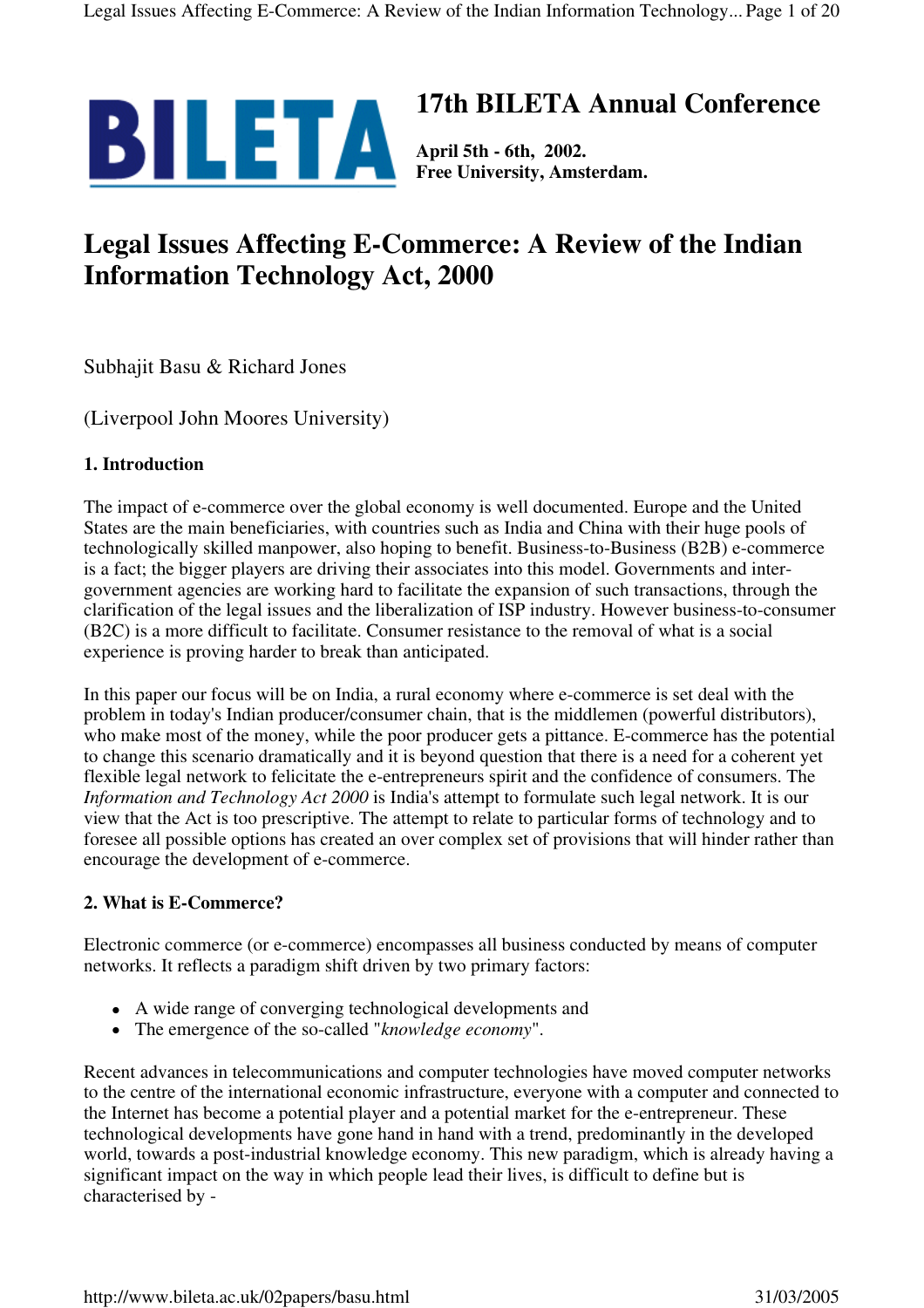- An emphasis on the human mind, rather than merely physical automation;
- Being information- rather than energy intensive;
- Sustainability through networks, not single organisations;
- Supporting distributed rather than centralised intelligence:
- Requiring multiple skills and continuous learning;
- Replacing lifetime employment with labour market flexibility;
- Customised rather than standardised products; and
- Being enabled by information and communications technologies (ICTs), whilst simultaneously driving the development of new ICTs.

Just as the industrial society built on and then dominated the agricultural society, the knowledge society is now building on the platform provided by the industrial society. It can be argued that ecommerce, along with the technologies and knowledge required to affect it, is the first real manifestation of the knowledge society. The question for the less industrialised developing countries is whether they can use appropriate technologies to leapfrog into the knowledge society, by-passing some of the stages of the industrial paradigm.

The vast majority of these 'e-commerce' transactions to date have taken place in countries with advanced economies and infrastructure. For developing countries such as India, e-commerce offers significant opportunities; e-commerce diminishes existing advantages of cost, communication, and information, and may create huge new markets for indigenous products and services. While many companies and communities in India are beginning to take advantage of the potential of e-commerce, critical challenges remain to be overcome before its potential can be fully realised for the benefit of all citizens.

# **3. E-Commerce Survey**

According to Goldman Sach's study of Internet users, the number of users in India is expected to grow from 0.5 million in 1998 to 9 million in 2003, which translates to a compounded annual growth rate ("CAGR") of 76% - the fastest in Asia.



## **Figure 1: NASSCOM Survey of Internet Users in India (millions)**

The difference between the two projections may be on account of recognition by NASSCOM that the number of users can be more than the number of subscribers. The use of cable television to facilitate access to the Internet may result in a faster growth of the number of Internet users in India since presently there are 37 million cable connections.

At present, India is not amongst the top 15 Internet using nations. This is primarily on account of the low PC penetration in India. According to a NASSCOM survey, there were about 5 million PCs in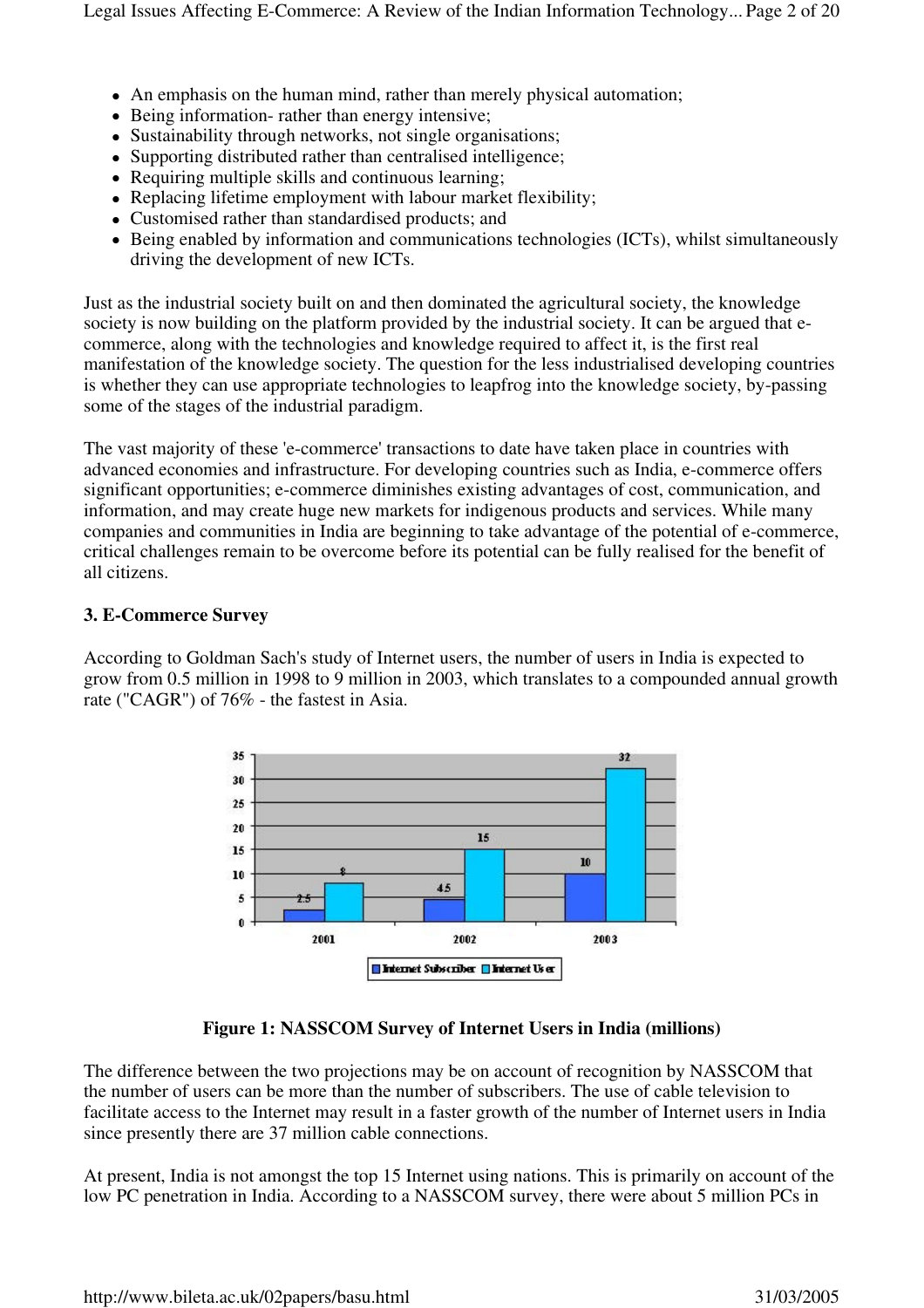India as on August 31, 2000, against a population of 1 billion.

# **4. Technology developments**

It is projected that a rise in mobile or m-commerce would reflect the attitudes to risk taking and employee participation, already standard in the US. According to Ian Taylor (chairman, CMG, UK), web-commerce will require greater cross fertilisation of skills across traditional `silo' mentalities separating IT marketing, and sales. These factors will determine differences among enterprises across the countries. As Nicholas Negroponte, known as a digital guru, says "*the internet economy does not pit the big against the small. Its about the swift against the slow*".

Traditionally the big fish eat small fish, now the small fish have a chance. For example, Bill Gates has serious plans to develop hi-tech houses based on convergence of consumer electronics. Such houses would provide a sustained market potential for high value-added e-commerce if a supplier were well prepared. Undoubtedly, this is an area in which international barriers to entry are low, be it technology, communication, language, or time. Indeed, e-commerce helps over-come even `comparative disadvantage' arising due to geography, notably long distance and land-locked supply positions, as in northern India. Furthermore, businesses now have an opportunity to interact directly with foreign consumers, and if the products and services are competitive, they will compel the erstwhile oligopolies to break, and accept Indian supplies.

Amongst the Asian nations, the growth of e-commerce in India between 1997 and 2003 is expected to be the highest with CAGR of 246% (Fig 2). As per ICRA report released in September 2000, ecommerce activities are expected to witness the highest growth rates in the period between 2000- 2001 and 2002-2003 following the emergence of broadband and improvements in the connectivity infrastructure. It is estimated that currently there are around 50,000 dot coms which are of Indian origin or are India-oriented (established outside India with India centric content). However, the volume of e-commerce, in India, is far below the levels achieved in USA, which was about 1 percent of the total GDP in 1999. Further, the expected volume of e-commerce in India in 2001 (US\$ 255.3 million) is also below the levels expected to be achieved, which in comparison to Australia (US\$ 3 billion), China (US\$ 586 million), South Korea (US\$ 876 million) and Hong Kong (US\$685 million) is quite less.



**Figure 2:Growth Rate of E-Commerce between 1997-2003**

An *Arthur Andersen* study expects 3,000 digital marketplaces to be operational by 2005.The global market for IT enabled services is estimated to grow to \$ 142bn over the next eight years (by 2008), and according to the NASSCOM-McKinsey report, India could corner \$ 17 bn, 12% of this market by means of meeting the outsourcing requirements. The B2B segment is expected to account for 90% of the total e-commerce in India (Indian Credit Rating Agency)(Fig 3*).*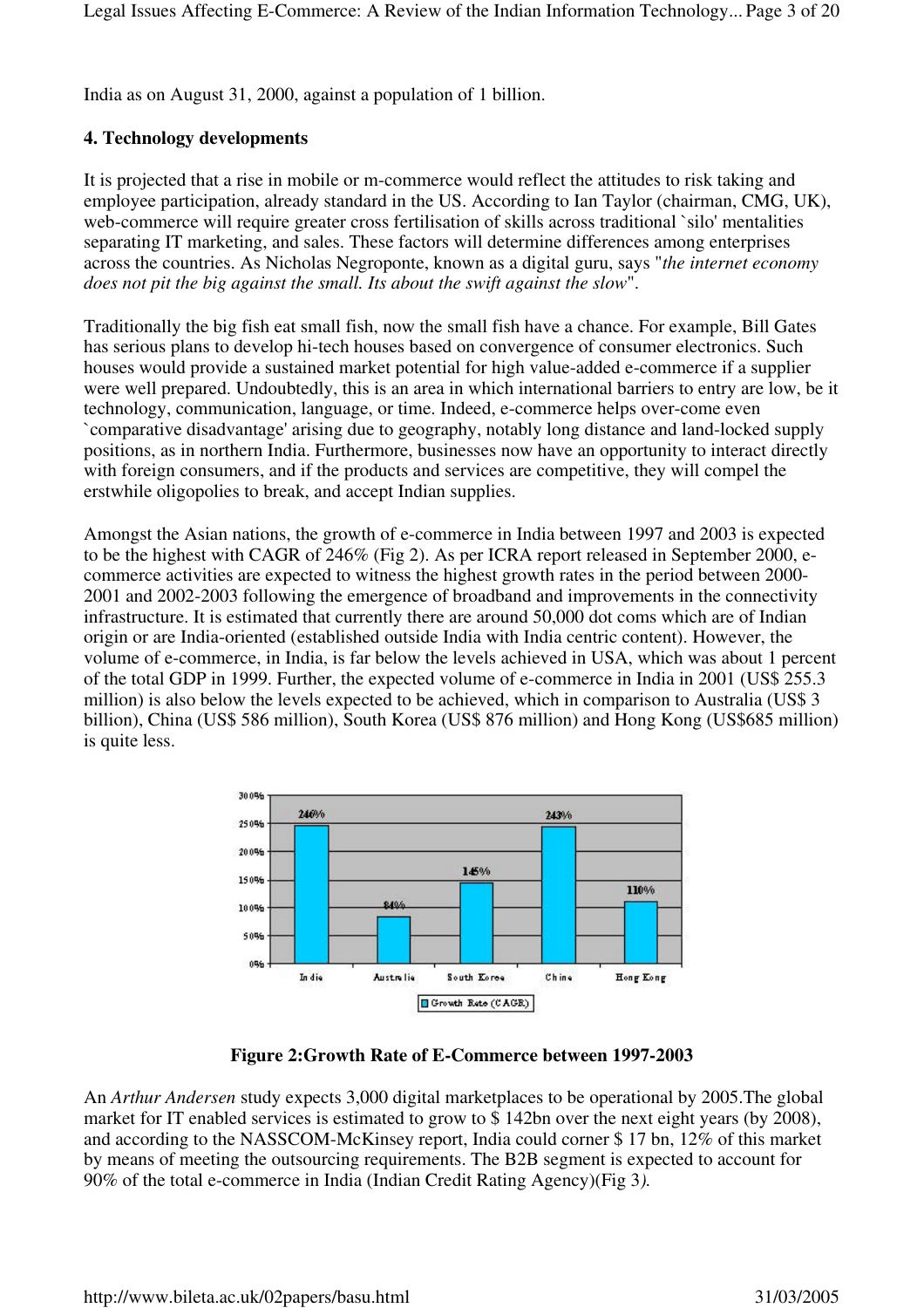

**Figure 3:Growth by the year 2008 in US \$ (billion)**

Amongst these segments, financial services and computing & electronics are expected to have purely domestic components whereas others will have both domestic and export components (Interview; McKinsey Analysis). This may be a realistic projection, considering exports estimated at \$ 2.65 bn in 1998-99 (out of total turnover of \$ 3.9bn) and \$ 3.9 bn in 1999-2000 (total \$ 5.7 bn). Export revenues are reflected in private transfer receipts under BOP (RBI). Import figures do not come out from private transfer payments, and DGCI and S figures show software import worth only \$ 12.8 million for April-December 104 of Fortune-500 companies are reported to be outsourcing software from Indian companies. IT and software exports can, however, be a part of the whole story of India's international business. The larger issue needs to be tackled which is scaling up aggregate exports using information technology, particularly for e-commerce. India's (total) exports are broad-based, which are reported to be making remarkable headway in e-commerce, requiring their trade partners including India to switch to e-commerce at the earliest (Fig 4).



**Figure 4: India 's Total Export (1998-99)**

A study by Securities and Exchange Board of India ("SEBI") estimates that Internet trade in shares and securities accounts for only 0.36 percent of the total trade, while in value terms the share of Internet trading is merely 0.19 percent. The main impediments to the growth of Internet trade have been identified as apprehension regarding the robustness of the hardware systems and software applications, lack of online banking and low speed of Internet access. According to the Reserve Bank of India ("RBI"), in the banking sector in India the Internet is being used, at present, only for accessing information about accounts and transfer of funds between two accounts of the same account holder or across accounts maintained within the same bank. Electronic ordering and processing with a fully integrated online payment system is likely to be in place within the next few years.

# **5 Information Technology Act, 2000**

Many legal rules assume the existence of paper records and documents, signed records, original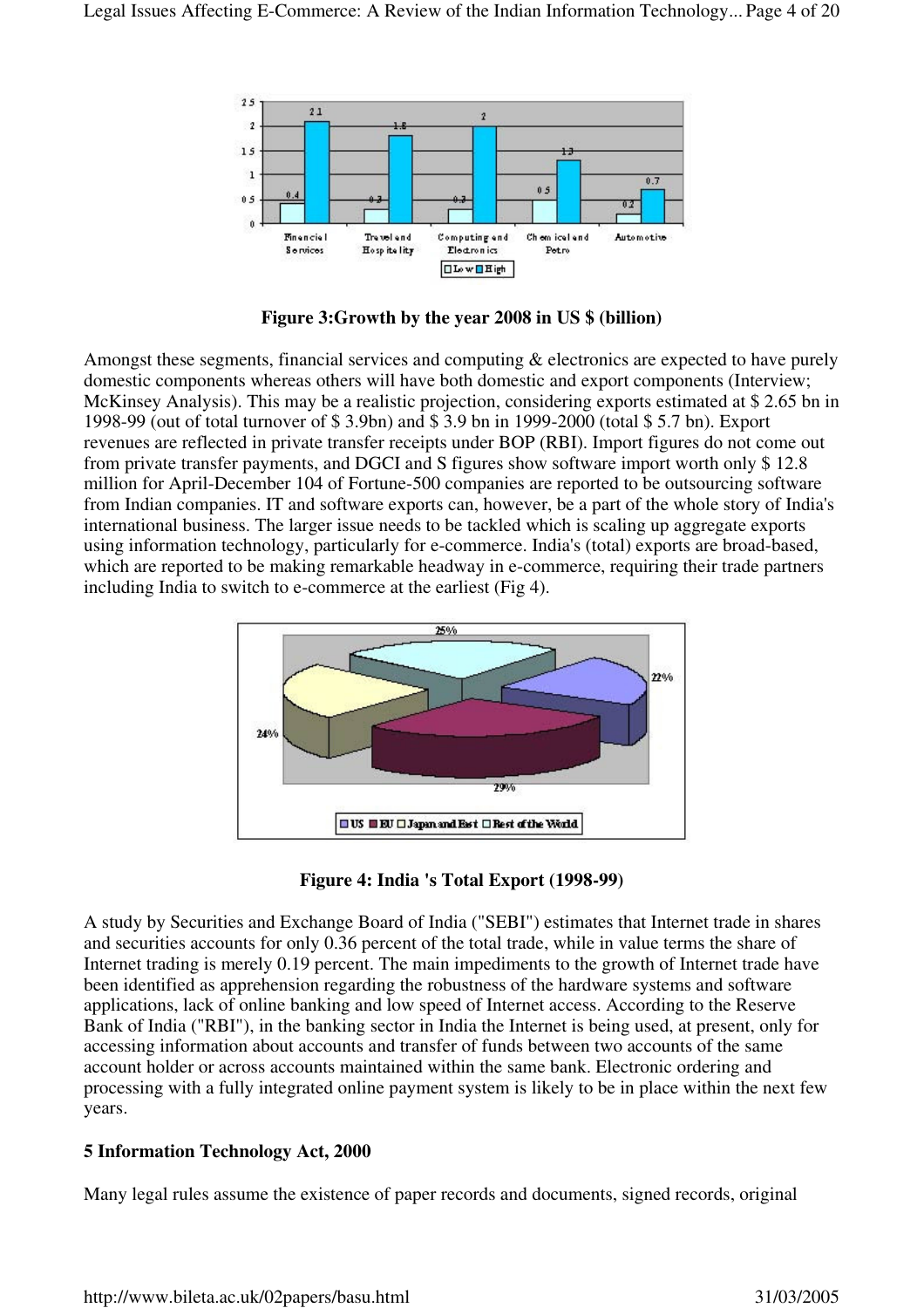records, physical cash, cheques and a face-to-face meeting. Electronic transactions require new forms of record, and recognition of new forms of communication. The *Information and Technology Act 2000* is based on the *Model Law* on E-Commerce adopted by the *United Nations Commission on International Trade Law* (UNCITRAL) and pioneering e-commerce enabling legislations such as the *Utah Digital Signatures Act, 1995*, the *Singapore Electronic Transactions Act, 1998* and the *Malaysian Electronic Signatures Act*. The essence of the Act is captured in the long title of the Act, "*An act to provide for the legal recognition of transactions carried out by ... alternatives to paperbased methods of communication and storage of information..."*

The Act, comprises of three significant aspects:

- Legal recognition of electronic records and communications contractual framework, evidentiary aspects, digital signatures as the method of authentication, rules for determining time and place of dispatch and receipt of electronic records.
- Regulation of Certification Authorities ("CAs") appointment of a Controller of CAs, grant of licenses to CAs, duties vis-à-vis subscribers of digital signature certificates, recognition of foreign CAs.
- Cyber contraventions civil and criminal violations, penalties, establishment of the Adjudicating Authority and the Cyber Regulatory Appellate Tribunal, etc.

Further, the Act amends the *Indian Penal Code, 1860*, the Indian *Evidence Act, 1872, Bankers Book Evidence Act, 1891* and the *Reserve Bank of India Act, 1934*. The main purpose of these amendments is to address the related issues of electronic crimes and evidence, and to enable further regulation as regards electronic funds transfers.

Unlike similar legislation, the Act also seeks to regulate the Internet in some form by making publication of obscene information in electronic form an offence and for providing offences of hacking and of destroying or altering data. It is also to the credit of the Indian legislature that the Act was one of the first pieces of legislation in India to be thrown open for public comment, prior to it being finalized.

# **5.1 Contractual Issues**

There are two main methods of electronic contracting; the electronic mail or e-mail and the click wrap method used on the World Wide Web[1].

• The Agreement and Form

The basis of a contract is an agreement. An agreement notionally comprises of an offer, which is then accepted. Offers may be made directly or through a mass email or through a web page. It is important to distinguish an offer from an invitation to make an offer. Whilst a direct contact is likely to be construed as an offer, a mass email or advertisement on a web page may be either an offer or an invitation to make an offer. The distinction is important as an offer if accepted results in a contract whereas an invitation to offer required the recipient to make an offer, which may then either be accepted or rejected.

A contract is concluded when an offer is accepted. If any advertisement over the web or any communication over the Internet (automatic or otherwise) is construed as an offer, and if that offer is unconditionally accepted, the contract is concluded. On the other hand, if the advertisement is construed as an invitation to make an offer it only invites users to make an offer for the advertised product or service. The choice whether to accept that offer is in the hands of the person who invited the offer.

An invitation to offer opens the process of negotiation. In order to identify such invitations the law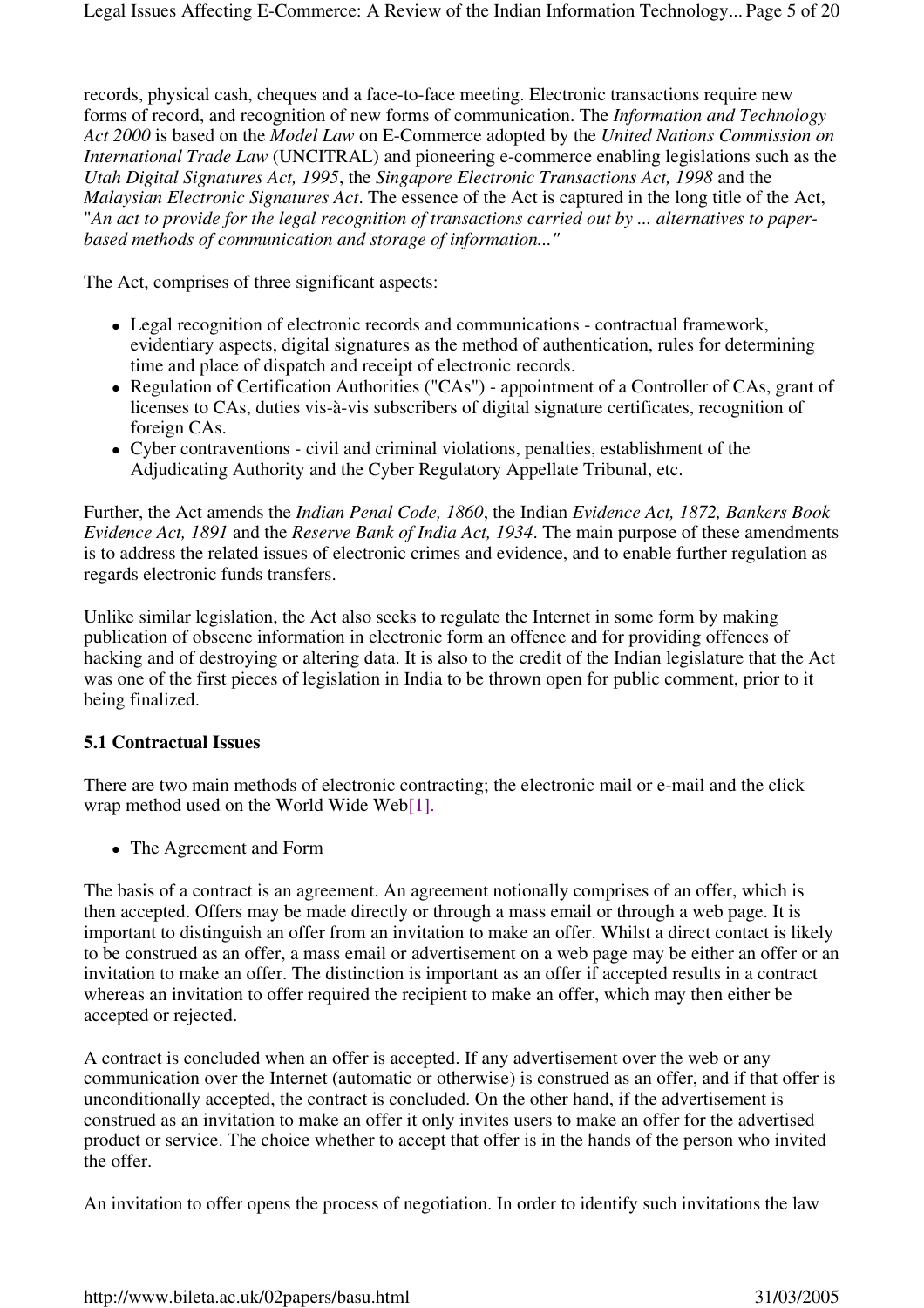has developed presumptions as to whether certain common statements or actions amount to an offer or are mere invitations to make an offer[2]., thus we can say with some authority that shop displays are invitations to treat as are items for sale at auctions[3] and advertisements[4]. A web advertisement is closer to shop displays than to advertisements in magazines or on television due to the interactivity of Websites. As such web advertisements will be an invitations to offer unless it clearly indicates the web advertiser's intends to be bound upon the acceptance[5].

Under the *India Contract Act,* 1872, contracts are binding irrespective of their form. Therefore unless a specific form is proscribed a contract is binding whether it is oral or in another form. It can be assumed that electronic contracts will be valid as under the other form. The *Information and Technology Act,* 2000 however puts the matter beyond doubt and while adopting the Model Law[6], states that unless otherwise agreed by the parties, an offer and the acceptance of an offer may be expressed by means of "electronic records"[7].

## **Offer**

Under the *Information and Technology Act, 2000*, the offer is made, unless otherwise agreed between the originator and the addressee, at the time when the electronic record enters any information system designated by the addressee for the purpose, or, if no system is designated for the purpose, when the electronic record enters the information system of the addressee, or, if an information system has been designated, but the electronic record is sent to some other information system, when the addressee retrieves such electronic record. This reflects the Model Law[8] as to when an offer is made[9]. The Act further provides that an electronic record shall be attributed to the originator if it was sent (a) by originator, or (b) by a person who had the authority to act on behalf of the originator in respect of that electronic record, or (c) by an information system programmed by or on behalf of the originator to operate automatically.[10] This will presumably cover situations when an intelligent `agent' is programmed to issue offers on behalf of an individual.[11] But does not cover a where a file containing the offer is found by another. What would be the motive attributable to the author of the file?

## **Acceptance**

Under the *Indian Contract Act, 1872*, the acceptance of a valid offer[12] results in a valid contract. Such an acceptance may be expressed, in written or oral form or may be implied by the conduct of the offeree. The timing of an acceptance depends upon whether the context, inter *praesentes* (when the contracting parties are face to face with each other) or inter absentees (where the contracting parties are not face to face with each other). Section 4 of *Indian Contract Act, 1872* states acceptance is complete as against the offeror, when it is put in the course of transmission; the communication of acceptance is complete as against the offeree, when it reaches the knowledge of offeror.

In e-commerce environment, there are four possible ways to convey acceptance: by sending an email message of acceptance, or by delivery online of an electronic or digital product /service, or by delivery of the physical product, or by any other act or conduct indicating acceptance of the offer. The *Information and Technology Act, 2000* provides that the acceptance is binding on the offeree when the acceptance is out of his control, and binding on the offeror when he receives the acceptance. This differs from the position under the Contract Act. Section 12 of the Act provides for a default acknowledgement process, if the originator and the addressee have not agreed upon the particular method of acknowledgement. It is provided that an acknowledgement may be given by:

- any communication by the addressee (automated or otherwise) or
- any conduct of the addressee, sufficient to indicate to the originator that the electronic record has been received

Subsection 12(2) stipulates further that "*where the originator has stipulated that the electronic*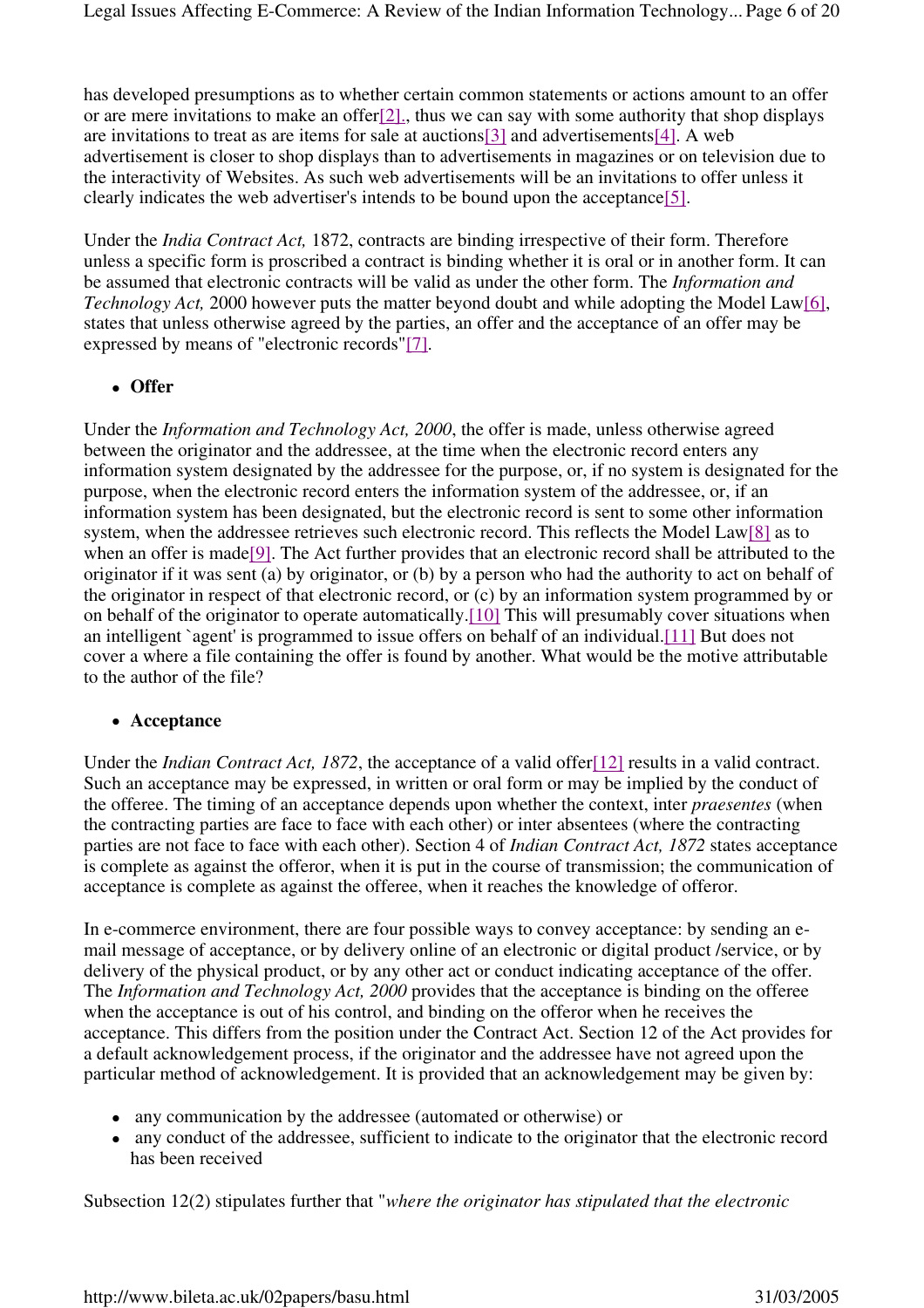*record shall be binding only on receipt of an acknowledgement of such electronic record by him, then, unless acknowledgement has been so received, the electronic record shall be deemed to have never been sent by the originator*".

While this provision prima facie appears reasonable, but it can lead to unrealistic situations. To illustrate, if A sends a message and insists on an acknowledgement and B responds with an acknowledgement, but with a rider that that acknowledgement must be acknowledged, then A and B may be constantly acknowledging each other's message and may never be able to complete the loop. If one of them does not acknowledge the receipt of the other's message, then the other's message will be deemed as never sent. This may result in the previous message being deemed as never sent, which would affect the earlier message and so on! Thus such legal fiction can create issues that lead to ridiculous situations. It must be noted however, that the provisions of the *Information and Technology Act* 2000 requires that they should be interpreted in tune with the provisions regarding the manner in which offers and acceptances are communicated and revoked under the contract act.

# **Revocation of offer**

Section 5 of the Contract Act<sup>[13]</sup> states that a revocation of offer can be made at any time before the acceptance becomes binding on the offeror. [14] The position under *Information and Technology Act, 2000,* which is similar to the Model law, states that the offeror is bound by an acceptance when he is in receipt of it. Therefore, if a revocation of the offer enters the information system of the offeree before the offeror is in receipt of the acceptance, the revocation is binding on the offeree and no valid acceptance can be made.

## **Revocation of acceptance**

Under principles of contract law, the revocation of acceptance can be made only before the acceptance becomes binding on the offeree, but not afterwards. Section 5 of the Contract Act states that an acceptance may be revoked at any time before the communication of the acceptance is complete as against the acceptor, but not afterwards.

The *Information and Technology Act, 2000* and Model law differ from the Contract Act and state that an acceptance becomes binding on the offeree the moment the acceptance enters an information system outside the offeree's control.

## **Where the Contract is concluded**

The time and place of a communication are relevant to the issue whether a contract has been concluded or not. The time of the contract indicates the time from which the parties are bound to act in accordance with the contract. This is also relevant in cases where actions are time-critical. The place of contract, on the other hand, plays an important role in establishing the jurisdiction for any cause of action due to breach. Further, the time and place may be also relevant to determine whether an obligation or a condition has been performed.

Under the Contract Act, the modes to determination the time of the formation of a contract through various alternative forms of communication have examined in several cases. As regards postal contracts, a variety of theories have been propounded. They include (a) the theory that the contract is complete as soon as the offeree has made a declaration of his acceptance, (b) the theory that the contract is formed when a letter or telegram has been dispatched accepting the offer, and (c) the theory that communication of the acceptance must be received by the offeror. When the proposal and acceptance are made by letters, the contract is made at the time when and at the place where the letter of acceptance is posted.

The Contract Act does not specifically deal with where a contract is concluded but courts in India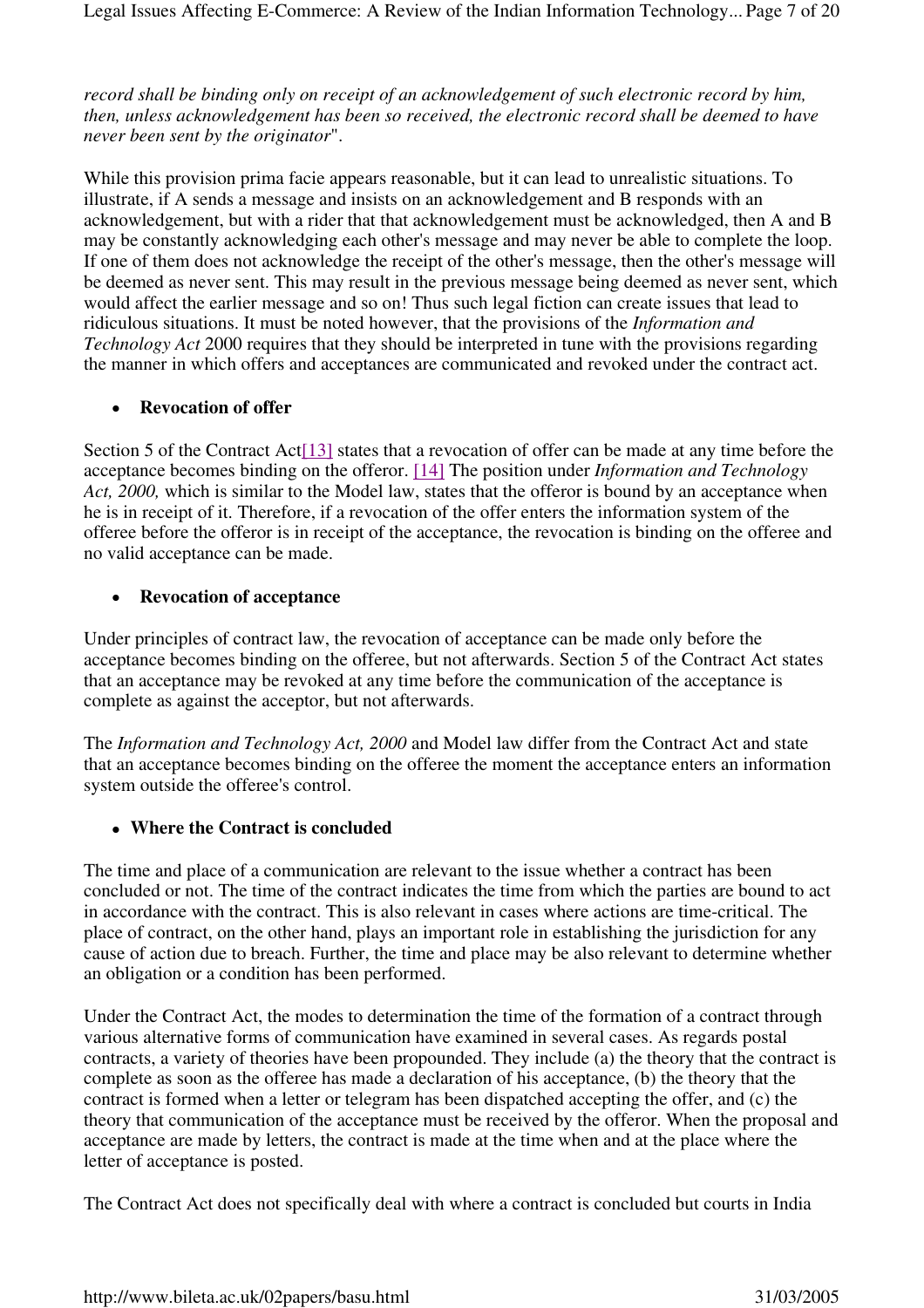have generally been guided by the common law principles where no statutory provision to the contrary is in existence.[15] In *Entores* [16], it was held that in the case of oral communication or communication by telex or over the telephone, acceptance is communicated when it is actually received by the offeror and therefore the contract is deemed to be placed where it is received, this view was accepted by the Supreme Court of India. [17]

The question now remains whether in the case of electronic contracts, a contract is concluded when the acceptance is dispatched from the sender or when the acceptance is actually received by the offeror. The *Information and Technology Act, 2000* provides that the dispatch of an electronic record occurs when it enters an information system outside the control of the person who sent the record, unless otherwise agreed. The time for receipt of an electronic record is determined by the time when the electronic record enters the computer resource designated by the addressee or if the electronic record is sent to a computer resource not designated by the addressee, it occurs at the time when the addressee retrieves the electronic record. Alternatively, if no computer resource has been designated, then receipt occurs when the electronic record enters the "*computer resource of the addressee*"[18]. The above provision, combined with the ambiguous definition of "*computer resource",* may pose practical problems in the real world of communication, where timing is often critical (e.g. closing of bids, last time for receiving acceptances, etc). If A were to instruct B to send an acknowledgement to A's e-mail address XYZ@hotmail.com then, would A have designated a "*computer resource"* for receipt? If it were not construed as a designation of a computer resource, then would the alternative section apply (i.e. that receipt occurs when the electronic record enters the computer resource of the addressee)? What exactly would be the computer resource of the addressee? Will the message deemed to be received when the message reaches A's designated hotmail inbox at a remote server, or when A actually logs on to his hotmail service and retrieves the mail? What if A is notified that A has received a new message but A does not open his hotmail inbox and read the message? If the addressee's e-mail capability is operated on the server of a third party service provider, it could be said that e-mail is received when it arrives on that server. It would be fair to the addressee that receipt should be when the e-mail is received in the local mailbox of the addressee, or even when the addressee is notified that the e-mail has arrived or when she has also read it.

In E-commerce, more often than not, acceptance is made via email or by pressing the 'Accept' or 'Buy' icons[19]. It remains to be seen whether the Indian judiciary likens E-mail communication to that of communication by post or over the telephone. Also, in case, the acceptance is made over the Internet by clicking the 'Accept' or 'Buy' icon, the question 'where did the offeror actually receive acceptance?' still remains open. Would the acceptance be deemed to have been communicated at the place where the offeree clicks the 'Accept' icon (as the action of clicking the icon is done on the offeree's computer)? Or would it be deemed to have been communicated where the server (which actually hosts the 'Accept' icon) is located? Or would it be the place where the offeror actually reads the acceptance on his computer (which can be at different place than the location of the server)?

In Germany, judicial practice has established that a message sent by email is deemed to be received when it reaches the host computer of the addressee (if the addressee has published the email address on his visiting card or letterhead or otherwise makes it publicly known).[20]

The *Information and Technology Act 2000* Act also sets default rules for the place of dispatch and receipt of documents. The electronic records are deemed to have been dispatched at the place the originator of the message has his principal place of business and received at the place where the addressee has his principal place of business. These rules as regards "place of business" are in consonance with the rules in this regard under the UNCITRAL Model Law, and are identical to those under the Singapore legislation.

# **Law relating to written documents**

A contract may be required to be in writing or to be evidenced in writing or neither. The General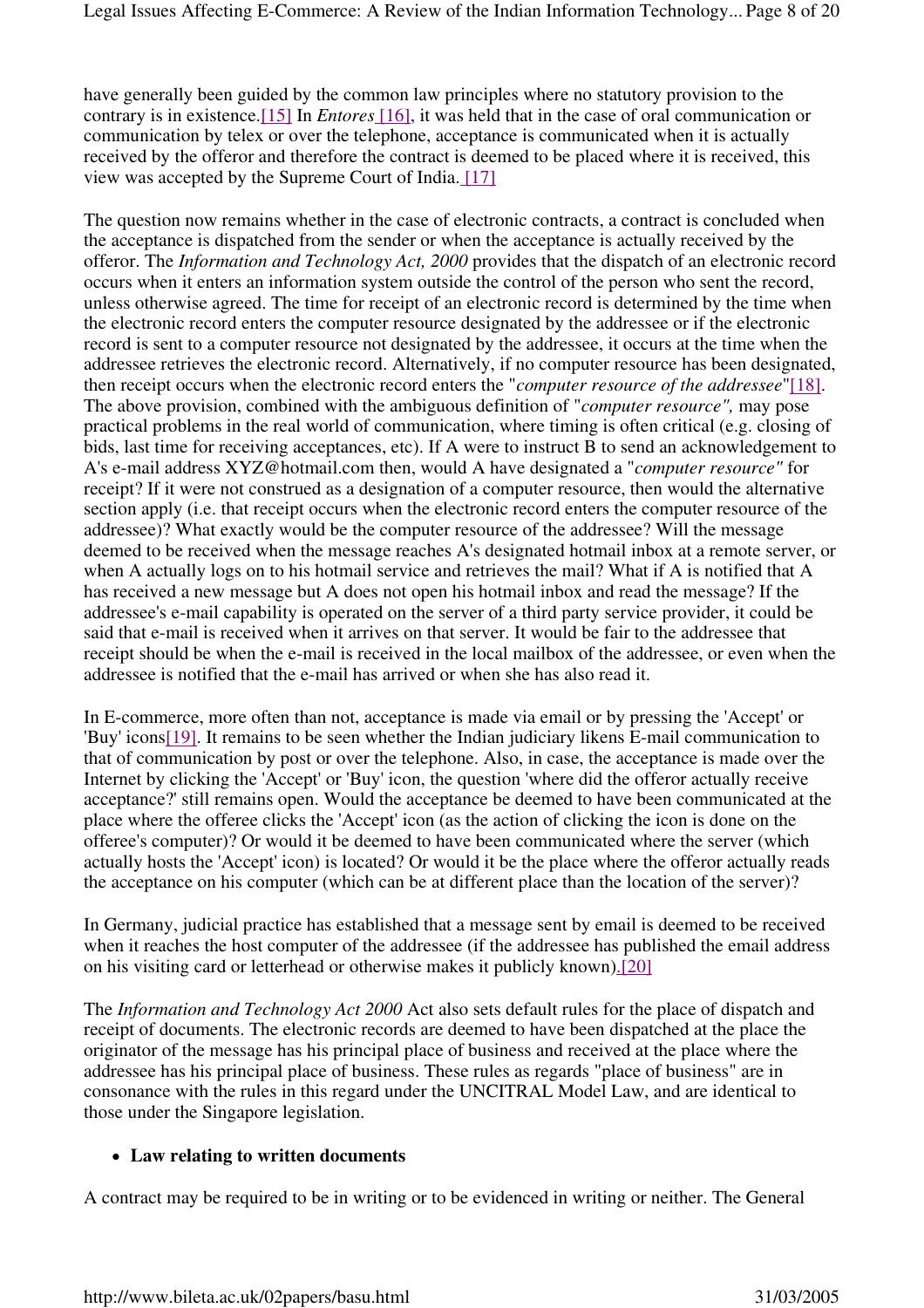Clauses Act, 1897, in Section 3 (65) states that expressions referring to "writing" shall be construed as including references to printing, lithography, photography and other modes of representing or reproducing words in a visible form. It is doubtful whether an electronic contract would have the requisite degree of visibility required for the *General Clauses Act.* It may be arguable that information on a VDU could amount to writing as it can be viewed or even printed out. The matter is now dealt with under section 4 of *Information and Technology Act, 2000* which states that where a law requires information to be written or to be presented in writing or provides for certain consequences if it is not, an electronic record satisfies that rule if the information contained therein is accessible so as to be usable for subsequent reference. The Article 5 of the Model law states that where the law requires information to be in writing, that requirement is met by a data message if the information contained therein is accessible so as to be usable for subsequent reference.

Soft copies may be accommodated under the definition of document as stated in the *General Clauses* 

*Act 1897*,Sec 3(18) that "document" shall include "*any matter written, expressed or described upon any substance by means of letters, figures or marks, or by more than one of those means which is intended to be used, or which may be used for the purpose of recording that matter*". Information in soft copies is stored as bits and bytes; it may be argued that bits and bytes are stored in the electronic medium as zeros and ones. It can be contended that zeros and ones are figures or marks that are expressed on the disc, so that they fall within the definition of "document". If the requirement of writing were satisfied, the definition of document for the purposes of the *General Clauses Act, 1897* section, would also be satisfied since documents include any written matter.

# **Evidence**

Rights and remedies have no implication unless they can be enforced. Enforcement requires that a party prove, in accordance with the rules of evidence, that a contract existed, what were its terms were, how it was breached and to what extent such party was damaged. As such the contractual documents must be admissible to the court that is it must comply with the evidentiary standards.[21] The key to admissibility of e-commerce transactions and documents is the evidence of data integrity. A pre-condition to the admissibility of a record in the judicial proceedings is its authentication, which can be satisfied by "*evidence sufficient to support a finding that the matter in question is what its proponent claims*". Digital agreements, invoices and related e-mails and other digital communications must be authenticated with respect to it origin and accuracy of storage, retrieval and printing or other visual display. Due to the common perception that electronic file are susceptible to purposeful or accidental alteration or incorrect processing, authentication of digital evidence may require, in some situations a higher level of foundational proof that traditional evidence.[22]

Section 14 of the *Information and Technology Act 2000* provides that an electronic record would be deemed "*secure",* if "*any security procedure*" has been applied to an electronic record. It shall be deemed secure from the time the security procedure was applied up to the point in time of verification. It is not clear what could amount to a "*security procedure*" valid under this Section, though the scope seems to be very wide. A secure electronic record and a secure digital signature can avail of beneficial provisions in the amended *Evidence Act.*The *Information Technology Act,* 2000 [23] states that a file produced by techniques that accurately reproduce the original will be admissible as the original itself. This admissibility is curtailed if a *bona fide* question is raised as to the authenticity of the original. Further output readable by sight, or a printout of data is stored on a computer will be construed as original[24].

The Model law states that where the law requires information to be presented or retained in original form, that requirement is met by a data message if: (a) there exists a reliable assurance as to the integrity of the information from the time when it was first generated in its final form, as a data message or otherwise; and (b) where it is required that information be presented, that information is capable of being displayed to the person to whom it is to be presented. The criteria for assessing integrity include the use of digital signatures. Further information in the form of a data message shall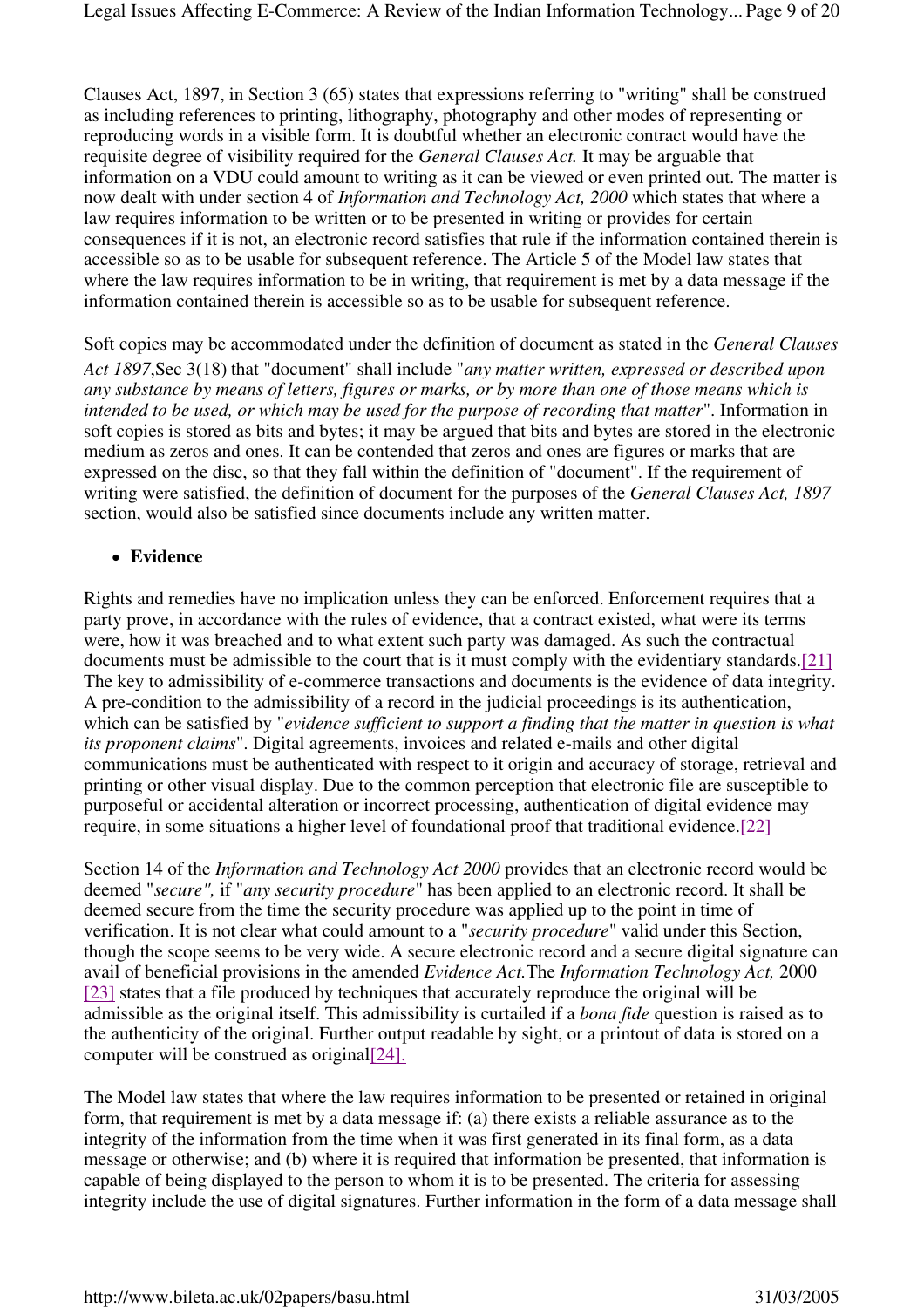be given due evidential weight, after considering the reliability of the manner in which the data message was generated, stored or communicated, reliability of the manner in which the integrity of the information was maintained, the manner in which the originator was identified, and any other relevant factor[25].

# **5.2 Digital Signature and Encryption**

Transaction security is a significant barrier to the development of e-commerce. Parties must be able to use techniques to ensure that the business conducted over the networks will be secure. The most reliable means is through cryptography i.e. encryption and decryption techniques. Cryptography uses sophisticated mathematical algorithms, particularly a technology known as "*asymmetric cryptography*"[26]. Cryptography can be differentiated between the following:

- Use of cryptography for confidentiality of a message
- Use of cryptography in Digital Signature

The most popular and useful method of encryption for general messaging is public key[27] cryptography; i.e. encryption and decryption techniques involve the use of two kinds of keys, public keys and private keys[28], both of which are mathematically linked. One key is used for encryption and other corresponding key is used for decryption. Each user has a pair of keys, of which the private key is kept secret and the public key is open to all. Thus if X wants to send a message to Y, X will encrypt the message with Y's public key and send it to Y. The message can only be decrypted using Y's private key, which is a secret and only known to Y. Thus, only Y would be able to access the message. However, cryptography may hamper national security, as detection of espionage activities by government authorities becomes more difficult. This explains the reluctance of certain countries such as US, which does not allow the export of encryption software with key-length of more than 56 bits. It also intends to seek controls on its domestic use. At present, the Information Technology Act, 2000 regulates encryption in India through the Department of Telecommunication (DoT), which controls all aspects regarding Tele-communications[29], including encryption. As at the time of writing, permission is required from the DoT to send encrypted messages. The DoT has, while giving licenses to ISPs, permitted individuals or organizations to deploy indigenous or imported encryption equipment for providing secrecy in transmission up to a level of encryption to be specified. However, if encryption equipment of levels higher than those specified are to be deployed, individuals / groups / organizations should obtain Government clearance and shall deposit one set of keys with the authority, which the government will specify. The Indian government is moving towards evolving a national encryption policy that would facilitate e-commerce, and at the same time check cyber terrorism and laundering.

Whilst encryption provides a mechanism for providing security of content other techniques need to be used to satisfy authentification. In a written transaction the signature on the document or contract serves the purpose of authenticating the document and to identify and bind the person who signs (endorser). For contracts entered into electronically the question will be whether a digital signature, can perform the same function as a conventional signature. Signature has not been defined under Indian law. The *General Clauses Act, 1897* whilst not defining the term 'sign' extends its meaning with reference to a person who is unable to write his name to include a mark, with its grammatical variations and cognate expressions. Thus if a mark or thumb impression has been affixed to a document by a person who is able to write his name, it would not be considered as a signature[30]. Also, if the name were inserted into a document of acknowledgment in such a way as to signify that the acknowledgement was intended to be his own, such a name whether written *or printed* would constitute his signature[31]. Thus it is possible that the scanned signature or person's name may be deemed as a signature if affixed, either by the person or his agent, with intention to acknowledge his authorship.

Section 2(p) read with Section 3 of *Information Technology Act, 2000* establishes that signature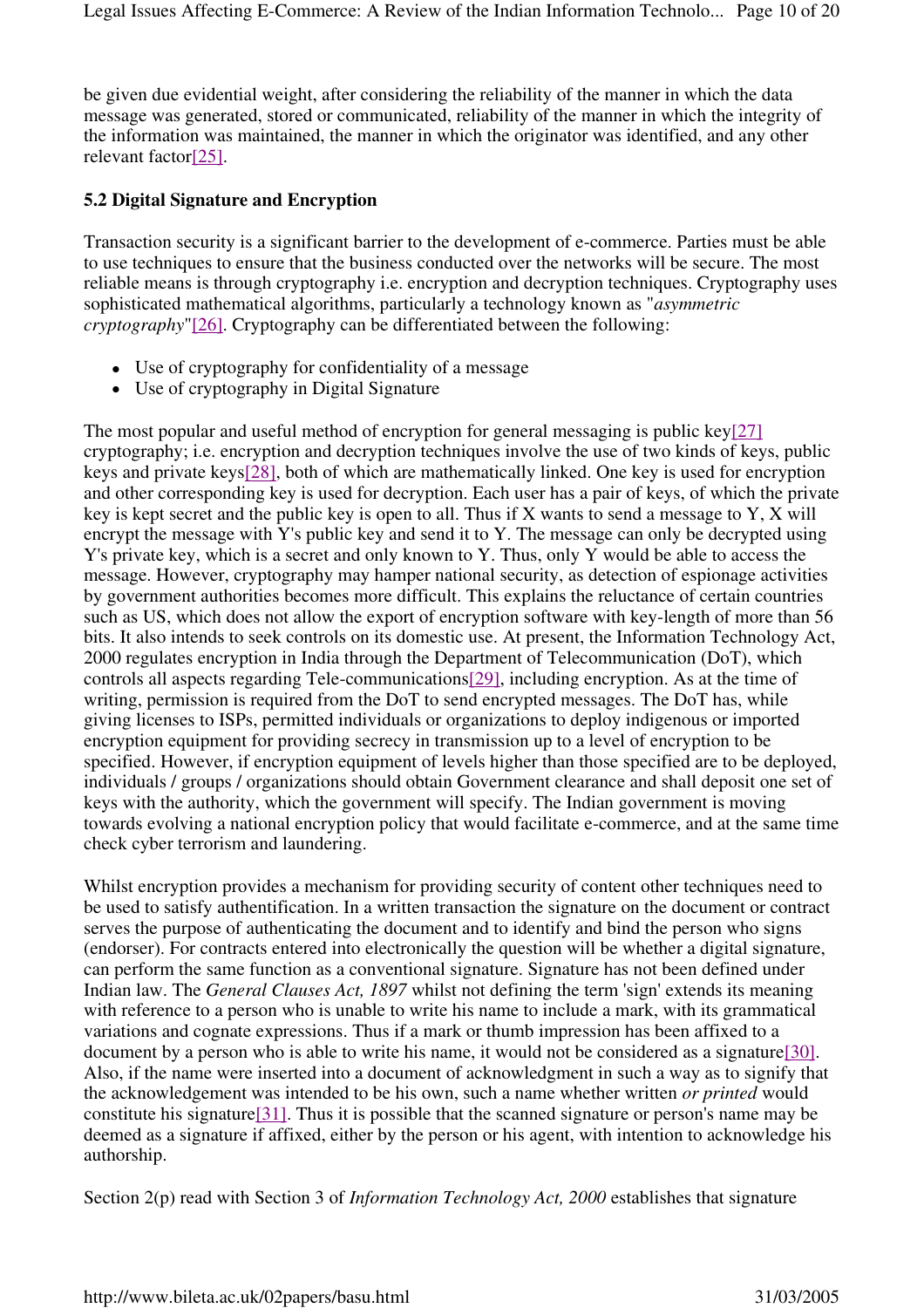could be sent using public key cryptography [32]. In order to link the identity of the sender with the signature it is necessary to attach a digital certificate,[33] which is issued by so called Certifying Authorities (CAs)[34], these confirm the identity of the sender. *The Information Technology Act, 2000* also lays down the duties of certification authorities[35], limitation of liabilities of certification authorities, and framework for regulation of certification authorities that includes appointment of controller of certification authorities, and its powers. The regulation of CAs is primarily done by the Controller of Certification Authorities ("Controller"), who is vested with the functions of licensing, certifying, monitoring and overseeing the activities of CAs. The Central Government has notified the Certifying Authority Rules ("CA Rules") on October 17, 2000, which prescribe the conditions under which CA's can apply for a license in India, and carry on their operations. The Act has adopted and extremely complex mechanism for the registration and operation of the Certifying Authorities. The approach is in stark contrast to the EU Directive on a Community Framework for Electronic Signatures[36] where certification-service-providers are free to provide their services without prior authorisation[37]. Member States may introduce voluntary accreditation schemes. This flexible approach enables member states to develop their laws to the levels of security demanded by the evolving market. The 2000 Act has tied itself to one form technology and to a cumbersome registration system that may stifle the development of e-commerce. (The UCITA, the UNCITRAL Draft Uniform Rules and the OECD principles appear to be more neutral in the choice of methods [38]). Technological developments may mean the systems in place become redundant as suppliers and consumers move to other authentification systems, possibly based around biometric systems. The Indian Parliament has legislated for a complex and cumbersome system that is far more rigid than systems adopted by it's near neighbours[39] and that is geographically isolated in an area of development that is recognised as global. It remains to be seen whether the system will significantly hinder e-commerce development in the Indian sub-continent.

Section 5 is the main provision, which provides for the legal recognition of digital signatures as a substitute for handwritten signatures. Section 5 provides also that this would be available to digital signatures, which are affixed in the manner prescribed by the Central Government. Further, Section 10 empowers the Central Government to prescribe rules regarding certain aspects of digital signatures. On the other hand, Section 15 provides that a digital signature is a "*secure digital signature"* if it can be verified using a security procedure applied by the parties concerned. A secure digital signature enjoys the benefit of certain favourable presumptions under the *Indian Evidence Act, 1872*. Section 16 provides that the Central Government shall prescribe "the security procedure", after taking into account certain prevailing commercial circumstances. However, one interpretation of Section 3 indicates that a digital signature is one, which is issued by a licensed CA. The support for this interpretation is drawn from the usage of the word "subscriber", instead of the word "person". This interpretation would necessarily mean that digital signatures, which are not issued by a licensed CA, are not recognized under the Act. However, the language of Section 15 which refers to a security procedure `*agreed between the parties'*, as distinct from one `*prescribed by the Central Government'*, leaves some room for doubt, as regards the status of digital signatures not issued by a licensed CA.

At present, the digital signature law already exists in more than 12 other countries. All these countries have Certifying Authorities who have been recognized by the respective regulatory authorities and have issued digital certificates to many of their clients. Almost all e-commerce sites in India and many individuals have obtained certificates from International (Non-Indian) Certifying Authorities like *Verisign* or *Globalsign*. Now as per *Information Technology Act 2000* this does mean that all these digital certificates invalid under the Indian Law. Even though any foreign Certifying Authority is free to apply for license in India, Sec 32 implies that such an applicant needs to maintain an office in India where the copy of the license needs to be displayed. Not all foreign Certifying Authorities would be interested in maintaining an office in India and hence may opt not to register in India. Only those companies that are interested in doing business in India would be applying for the license. As a result, a large number of digital certificate owners abroad, who are being served by niche players, would not be able to use their Digital Certificates for their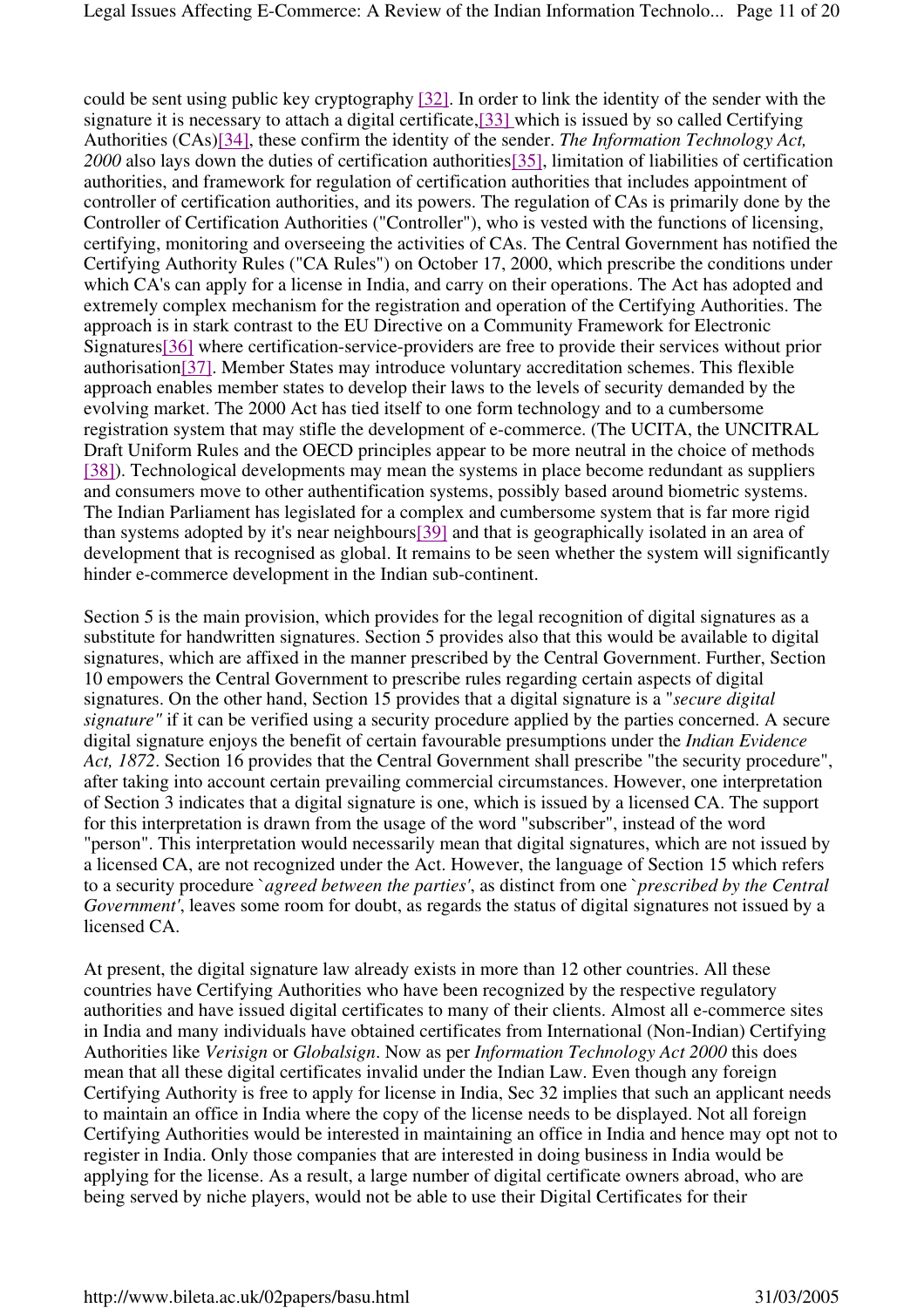transactions in India. This would in turn disable many of the Indian Certificate holders from using the digital mode of entering into contracts even if they hold valid Certificates. Further, e-commerce sites in India using digital certificates for customer identification will be unable to transact business with all those customers who hold Certificates from unrecognised Certifying Authorities, which will raise many inconvenient questions when a contract has one invalid digital signature.

Hence we feel that while enacting these provisions, it seems the lawmakers have looked at the Regulations as if all contracts are likely to be between parties within the geographical boundaries of the country, which is quite contrary to the objective of the Act and E-Commerce in general.

## **6 Conclusion**

Electronic commerce systems operating over open systems such as the Internet can, for all intents and purposes operate outside of clear geographical boundaries. Within India, this creates potential questions concerning the applicability of the state laws to transactions that may be initiated by a consumer in one state who uses a financial institution headquartered in a second state to make payments to recipients located in yet other states, by means of a computer at some unknown location. These challenges are even greater at the international level. Financial intermediaries are no longer complacent: if innovation is the first name of the game then regulatory arbitrage is the second. Whilst the *Information Technology Act, 2000* deals with the domestic legal issues nation states may find unilateral enforcement of electronic commerce related rules difficult.

This Act is a set too far, the over complex provisions relating to contract formation, the ties to particular technology in the regulation of digital signatures, the over elaborate mechanisms for controlling certification authorities and the attempts to define the technology stand in stark contrast to more minimalist approaches adopted in other jurisdictions.

# **Appendices**

## **Information and Technology Act 2000**.

**Chapter: 1**

## **Chapter: 1**

**1.**

# **2. Definitions-**

(1) In this Act, unless the context otherwise requires,-

(a) "access" with its grammatical variations and cognate expression means gaining entry into, instruction or communicating with the logical, arithmetical, or memory function resources of a computer, computer system or computer network;

(b) "addressee" means a person who is intended by the originator to receive the electronic record but does not include any intermediary;

(c) "adjudicating officer" means an adjudicating officer appointed under sub-section (1) of section 46;

(d) "affixing digital signature" with its grammatical variations and cognate expressions means adoption of any methodology or procedure by a person for the purpose of authenticating an electronic record by means of digital signature;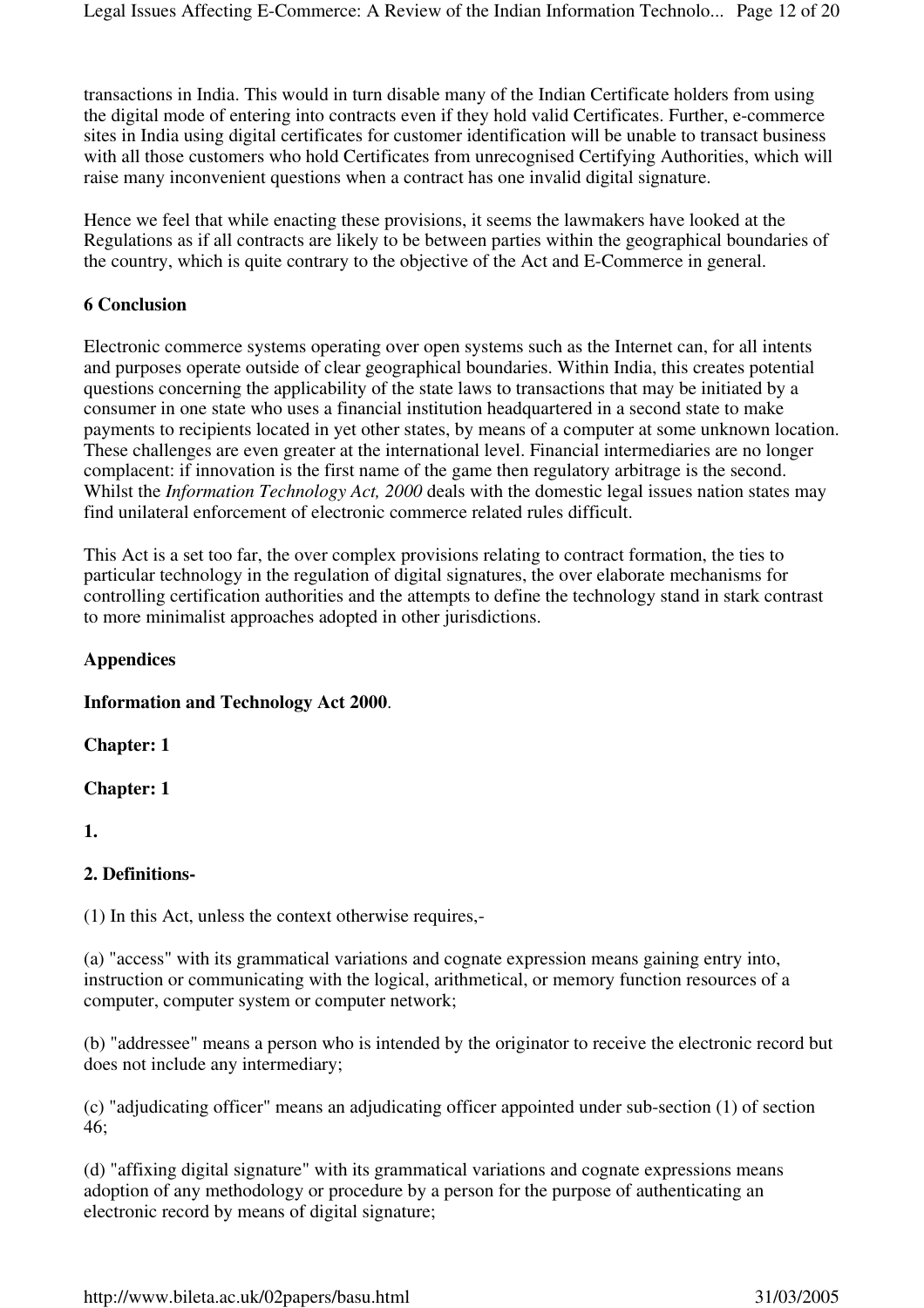(e) "appropriate Government" means as respects any matter,-

(i) enumerated in List II of the Seventh Schedule to the Constitution;

(ii) relating to any State law enacted under List III of the Seventh Schedule to the Constitution, the State Government and in any other case, the Central Government;

(f) "asymmetric crypto System" means a system of a secure key pair consisting of a private key for creating a digital signature and a public key to verify the digital signature;

(g) "Certifying Authority" means a person who has been granted a licence to issue a Digital Signature Certificate under section 24;

(h) "certification practice statement" means a statement issued by a Certifying

Authority to specify the practices that the Certifying Authority employs in issuing

Digital Signature Certificates;

(i) "computer" means any electronic magnetic, optical or other high-speed data processing device or system which performs logical, arithmetic, and memory functions by manipulation of electronic, magnetic or optical impulses, and includes all input, output, processing, storage, computer software, or communication facilities which are connected or related to the computer in a computer system or computer network;

(j) "computer network" means the interconnection of one or more computers through-

(i) the use of satellite, microwave, terrestrial line or other communication media; and

(ii) terminals or a complex consisting of two or more interconnected computers whether or not the interconnection is continuously maintained;

(k) "computer resource" means computer, computer system, computer network, date, computer database or software;

(l) "computer system" means a device or collection of devices, including input and output support devices and excluding calculators which are not programmable and capable of being used in conjunction with external files, which contain computer programmes, electronic instructions, input data and output data, that perform logic, arithmetic, data storage and retrieval, communication control and other functions;

## **Chapter II: Digital Signature**

# **3. Authentication of electronic records-**

(1) Subject to the provisions of this section any subscriber may authenticate an electronic record by affixing his digital signature.

(2) The authentication of the electronic record shall be effected by the use of asymmetric crypto system and hash function which envelop and transform the initial electronic record into another electronic record.

Explanation- For the purposes of this sub-section, "hash function" means an algorithm mapping or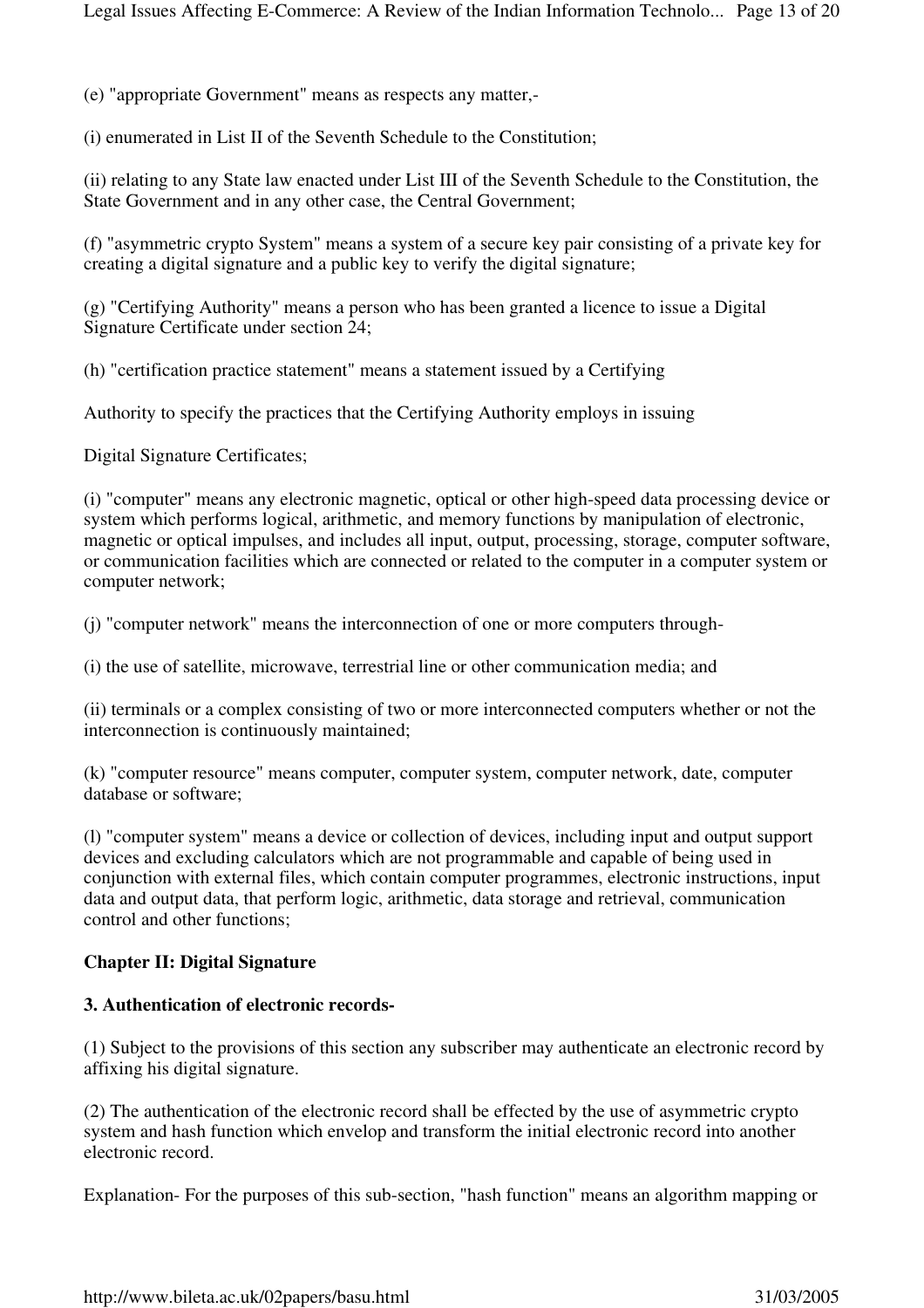translation of one sequence of bits into another, generally smaller, set known as "hash result" such that an electronic record yields the same hash result every time the algorithm is executed with the same electronic record as its input making it computationally infeasible-

(a) to derive or reconstruct the original electronic record from the hash result produced by the algorithm;

(b) that two electronic records can produce the same hash result using the algorithm.

(3) Any person by the use of a public key of the subscriber can verify the electronic record.

(4) The private key and the public key are unique to the subscriber and constitute a functioning key pair.

# **Chapter III: Electronic Governance**

# **4. Legal recognition of electronic records-**

Where any law provides that information or any other matter shall be in writing or in the typewritten or printed form, then, notwithstanding anything contained in such law, such requirement shall be deemed to have satisfied if such information or matter is-

(a) rendered or made available in an electronic form; and

(b) accessible so as to be usable for a subsequent reference.

# **5. Legal recognition of digital signatures-**

Where any law provides that information or any other matter shall be authenticated by affixing the signature or any document shall be signed or bear the signature of any person then, notwithstanding anything contained in such law, such requirement shall be deemed to have been satisfied, if such information or matter is authenticated by means of digital signature affixed in such manner as may be prescribed by the Central Government.

Explanation-For the purposes of this section "signed", with the grammatical variations and cognate expressions, shall, with reference to a person, mean affixing of his hand written or any mark on any document and the expression "signature" shall be construed accordingly.

## **6. Use of electronic records and digital signatures in Government and its agencies**-

(1) Where any law provides for-

(a) the filing of any form, application or any other document with any office, authority, body or agency owned or controlled by the appropriate Government in a particular manner;

(b) the issue or grant of any licence, permit, sanction or approval by whatever name called in a particular manner;

(c) the receipt or payment of money in a particular manner, then, notwithstanding anything contained in any other law for the time being in

force, such requirement shall be deemed to have been satisfied if such filing, issue, grant, receipt or payment, as the case may be, is effected by means of such electronic form as may be prescribed by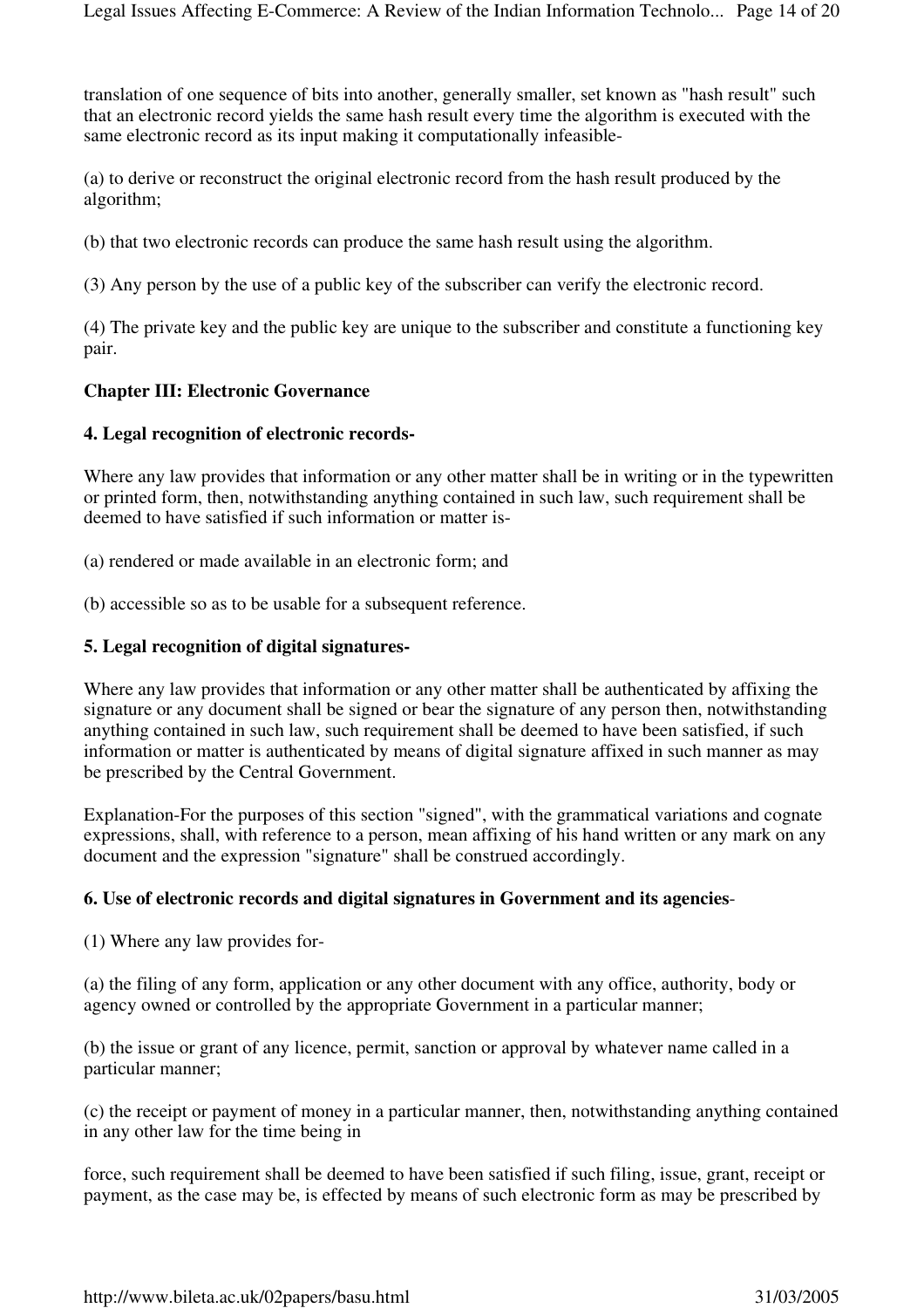the appropriate Government.

(2) The appropriate Government may, for the purposes of sub-section (1), by rules, prescribe-

(a) the manner and format in which such electronic records shall be filed,

created or issued;

(b) the manner or method of payment of any fee or charges for filing, creation or issue any electronic record under clause (a).

# **10. Power to make rules by Central Government in respect of digital signature-**

The Central Government may, for the purposes of this Act, by rules, prescribe-

(a) the type of digital signature;

(b) the manner and format in which the digital signature shall be affixed;

## **Chapter V: Secure Electronic Records And Secure Digital Signatures**

## **14. Secure electronic records-**

Where any security procedure has been applied to an electronic record at a specific point of time, then such record shall be deemed to be a secure electronic record from such point of time to the time of verification.

## **15. Secure digital signature-**

If, by application of a security procedure agreed to by the parties concerned, it can be verified that a digital signature, at the time it was affixed, was-

(a) unique to the subscriber affixing it;

(b) capable of identifying such subscriber;

(c) created in a manner or using a means under the exclusive control of the subscriber and is linked to the electronic record to which it relates in such a manner that if the electronic record was altered the digital signature would be invalidated. then such digital signature shall be deemed to be a secure digital signature.

## **16. Security procedure-**

The Central Government shall for the purpose of this Act prescribe the security procedure having regard to commercial circumstances prevailing at the time when the procedure was used, including-

- (a) the nature of the transaction;
- (b) the level of sophistication of the parties with reference to their technological capacity;
- (c) the volume of similar transactions engaged in by other parties;
- (d) the availability of alternatives offered to but rejected by any party;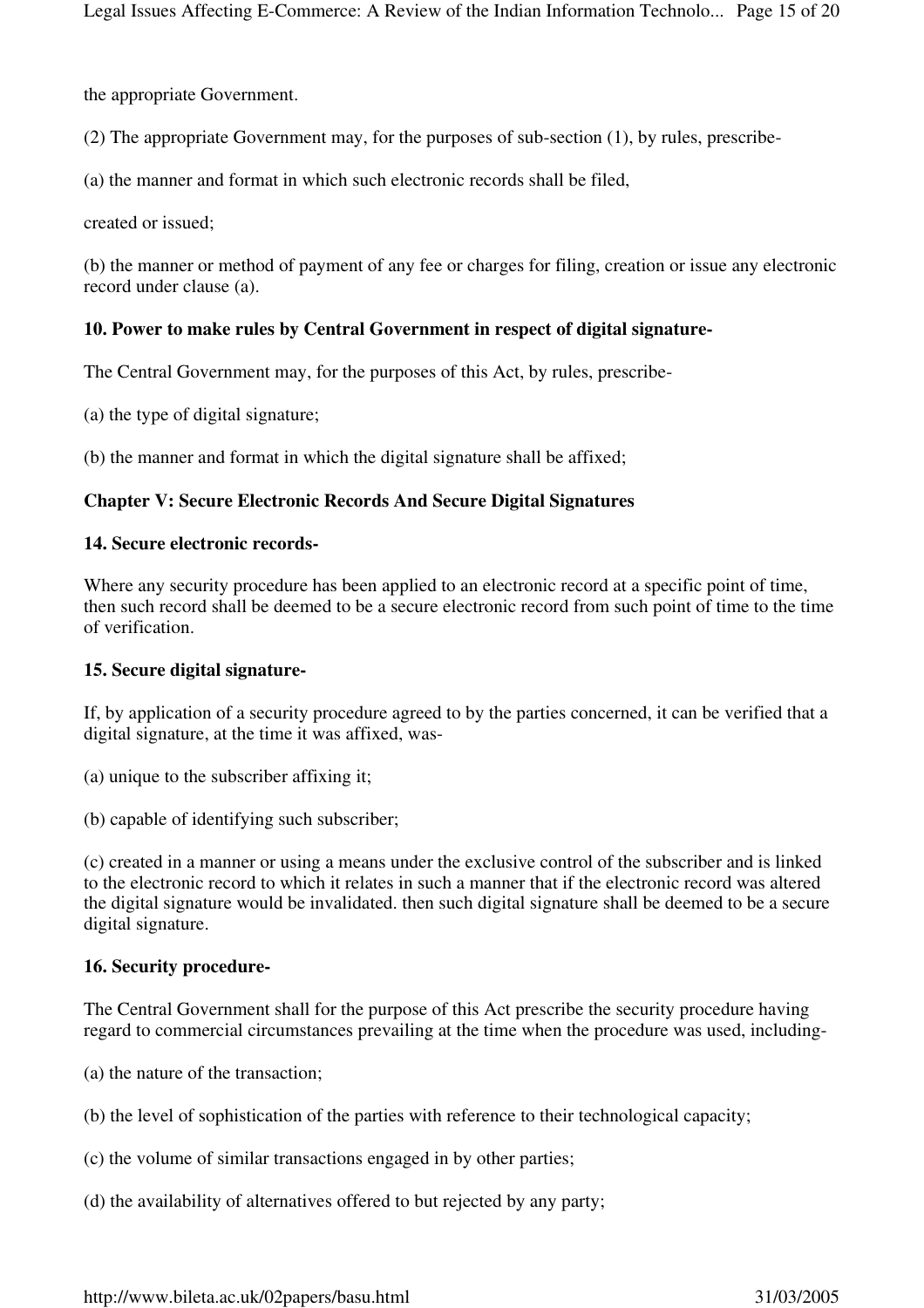(e) the cost of alternative procedures; and

(f) the procedures in general use for similar types of transactions or communications.

# **Chapter VI: Regulation Certifying Authorities**

# **19. Recognition of foreign Certifying Authorities-**

(1) Subject to such conditions and restrictions as may be specified by regulations, the Controller may with the previous approval of the Central Government, and by notification in the Official Gazette, recognise any foreign Certifying Authority as a Certifying Authority for the purpose of this Act.

(2) Where any Certifying Authority is recognised under sub-section (1), the Digital Signature Certificate issued by such Certifying Authority shall be valid for the purposes of this Act.

(3) The Controller may, if he is satisfied that the Certifying Authority has contravened any of the conditions and restrictions subject to which it was granted recognition under sub-section (1) he may, for reasons to be recorded in writing in the Official Gazette, revoke such recognition.

## **21. Licence to issue Digital Signature Certificates-**

(1) Subject to the provisions of sub-section (2), any person may make an application, to the Controller, for a licence to issue Digital Signature Certificates.

(2) No licence shall be issued under sub-section (1), unless the applicant fulfills such requirements with respect to qualification, expertise, manpower, financial resources and other infrastructure facilities, which are necessary to issue Digital signature Certificates as may be prescribed by the Central Government.

(3) A licence granted under this sections shall-

(a) be valid for such period as may be prescribed by the Central Government; (b) not be transferable or heritable;

(c) be subject to such terms and conditions as may be specified by the regulations.

## **24. Procedure for grant or rejection of licence-**

The Controller may, on receipt of an application under sub-section (1) of section 21, after considering the documents accompanying the application and such other factors, as he deems fit, grant the licence or reject the application: Provided that no application shall be rejected under this section unless the applicant has been given a reasonable opportunity of presenting his case.

## **29. Access to computers and data-**

(1) Without prejudice to the provisions of sub-section (1) of section 69, the Controller or any person authorised by him shall, if he has reasonable cause to suspect that nay contravention of the provisions of this Act, rules or regulations made there under has been committed, have access to any computer system, any apparatus, data or any other material connected with such system, for the purpose of searching or causing a search to be made for obtaining any information or data contained in or available to such computer system.

(2) For the purpose of sub-section (1), the Controller or any person authorised by him may, by order,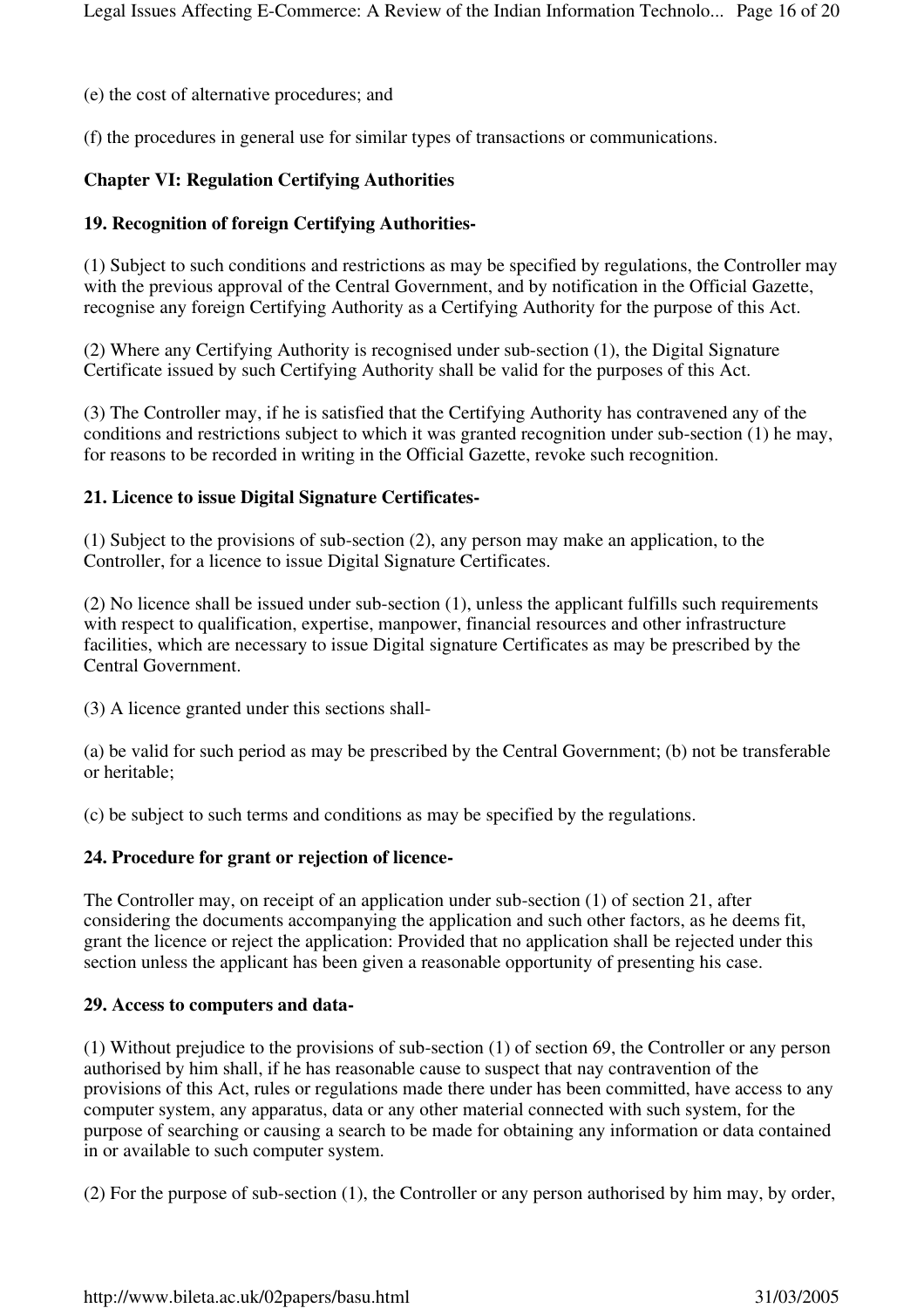direct any person in-charge of, or otherwise concerned with the operation of, the computer system, data apparatus or material, to provide him with such reasonable technical and other assistance as he may consider necessary.

# **30. Certifying Authority to follow certain procedures-**

Every Certifying Authority shall, -

(a) make use of hardware, software and procedures that are secure from intrusion and misuse;

(b) provide a reasonable level of reliability in its services which are reasonably suited to the performance of intended functions;

(c) adhere to security procedures to ensure that the secrecy and privacy of the digital signatures are assured; and

(c) observe such other standards as may be specified by regulations.

# **Chapter VII: Digital Signature Certificates**

# **35. Certifying Authority to issue Digital Signature Certificate-**

(1) Any person may make an application to the Certifying Authority for the issue of a Digital Signature Certificate in such form as may be prescribed by the Central Government.

(2) Every such application shall be accompanied by such fee not exceeding twenty-five thousand rupees as may be prescribed by the Central Government, to be paid to the Certifying Authority: Provided that while prescribing fees under sub-section (2) different fees may be prescribed for different classes of applications;

(3) Every such application shall be accompanied by a certification practice statement or where there is no such statement, a statement containing such particulars, as may be specified by regulations.

(4) On receipt of an application under sub-section (1), the Certifying Authority may, after consideration of the Certification practice statement or the other statement under sub-section (3) and after making such enquiries as it may deem fit, grant the Digital Signature Certificate or for reasons to be recorded in writing, reject the application: Provided that no Digital Certificate shall be granted unless the Certifying Authority is satisfied that-

(a) the application holds the private key corresponding to the public key to be listed in the Digital Signature Certificate;

(b) the applicant holds a private key, which is capable of creating a digital signature;

(c) the public key to be listed in the certificate can be used to verify a digital signature affixed held by the applicant : Provided further that no application shall be rejected unless the applicant has been given a reasonable opportunity of showing cause against the proposed rejection.

# **Chapter XI: Offences**

## **65. Tampering with computer source documents-**

Whoever knowing or intentionally conceals, destroys or alters or intentionally or knowingly causes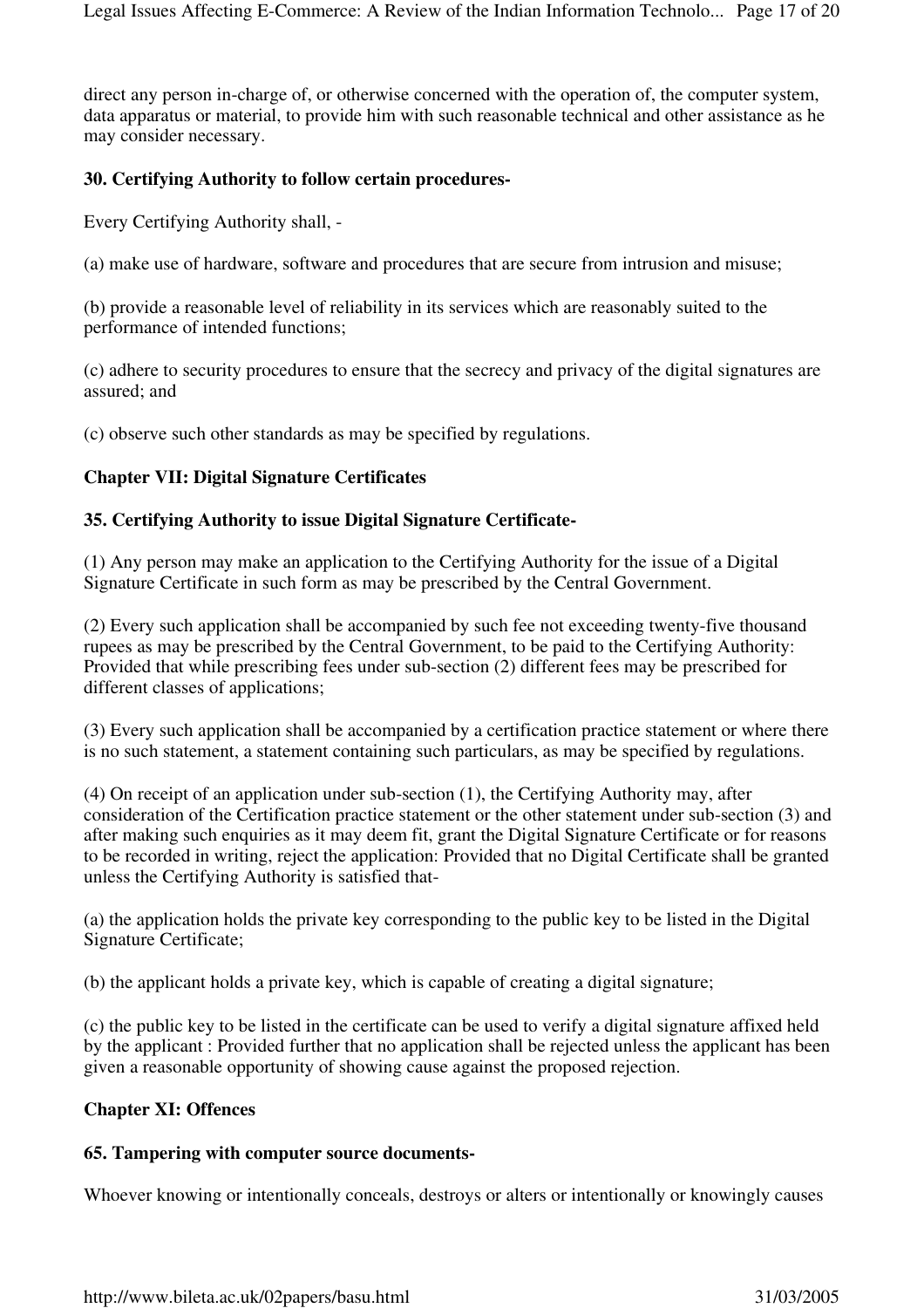another to conceal, destroy or alter any computer source code used for a computer, computer Programme, computer system or computer network, when the computer source code is required to be kept or maintained by law for the being time in force, shall be punishable with imprisonment up to three year, or with fine which may extend up to two lakh rupees, or with both. Explanation.- For the Purpose of this section, "computer source code" means the listing of programmes, computer commands, design and layout and Programme analysis of computer resource in any form.

# **66. Hacking with computer system-**

(1) Whoever with the intent to cause or knowing that he is likely to cause wrongful loss r damage to the public or any person destroys or deletes or alters any information residing in a computer resource or diminishes its value or utility or affects it injuriously by any means, commits hacking.

(2) Whoever commits hacking shall be punished with imprisonment up to three years, or with fine which may extend up to two lakh rupees, or with both.

## **67. Publishing of information which is obscene in electronic form-**

Whoever publishes or transmits or causes to be published in the electronic form, any material which is lascivious or appeals to the prurient interest or if its effect is such as to tend to deprave and corrupt persons who are likely, having regard to all relevant circumstance, to read see or hear the matter contained or embodied in it, shall be punished on first conviction with imprisonment of either description for a term which may extend to five years and with fine which may extend to one lakh rupees and in the event of a second or subsequent conviction with imprisonment of either description for a term which may extend to ten years and also with fine which may extend to two lakh rupees.

# **Chapter XII: Network Service Providers Not Be Liable In Certain Cases**

## **79. Network service providers not to be liable in certain cases-**

For the removal of doubts, it is hereby declared that no person providing an service as a network service provider shall be liable under this Act, rules or regulations made there under for any third party information or data made available by him if he proves that the offence or contravention was committed without his knowledge or that he had exercised all due diligence to prevent the commission of such offence or contravention.

Explanation.- For the purposes of this section,- (a) "network service provider" means an intermediary;

(b) "third party information" means any information dealt with by a network service provider in his capacity as an intermediary;

[1] Web based contracts are termed click wrap as they are seen as the modern equivalent of shrink wrap contracts. Bainbridge, Introduction to Computer Law (4th edn, 2000) Chapter -18 Licence agreements for off-the- shelf software pg 234.

[2] *Pharmaceutical society of Great Britain v Boots Cash Chemists (Southern)* ltd. (1953) 1 QB 401.

[3] *Fenwick v Macdonald Fraser & Co*. (1904) 6 F 850. Sale of Goods Act 1930 Section 64 (India).

[4] Partridge v Crittenden(1968) 2 All ER 421.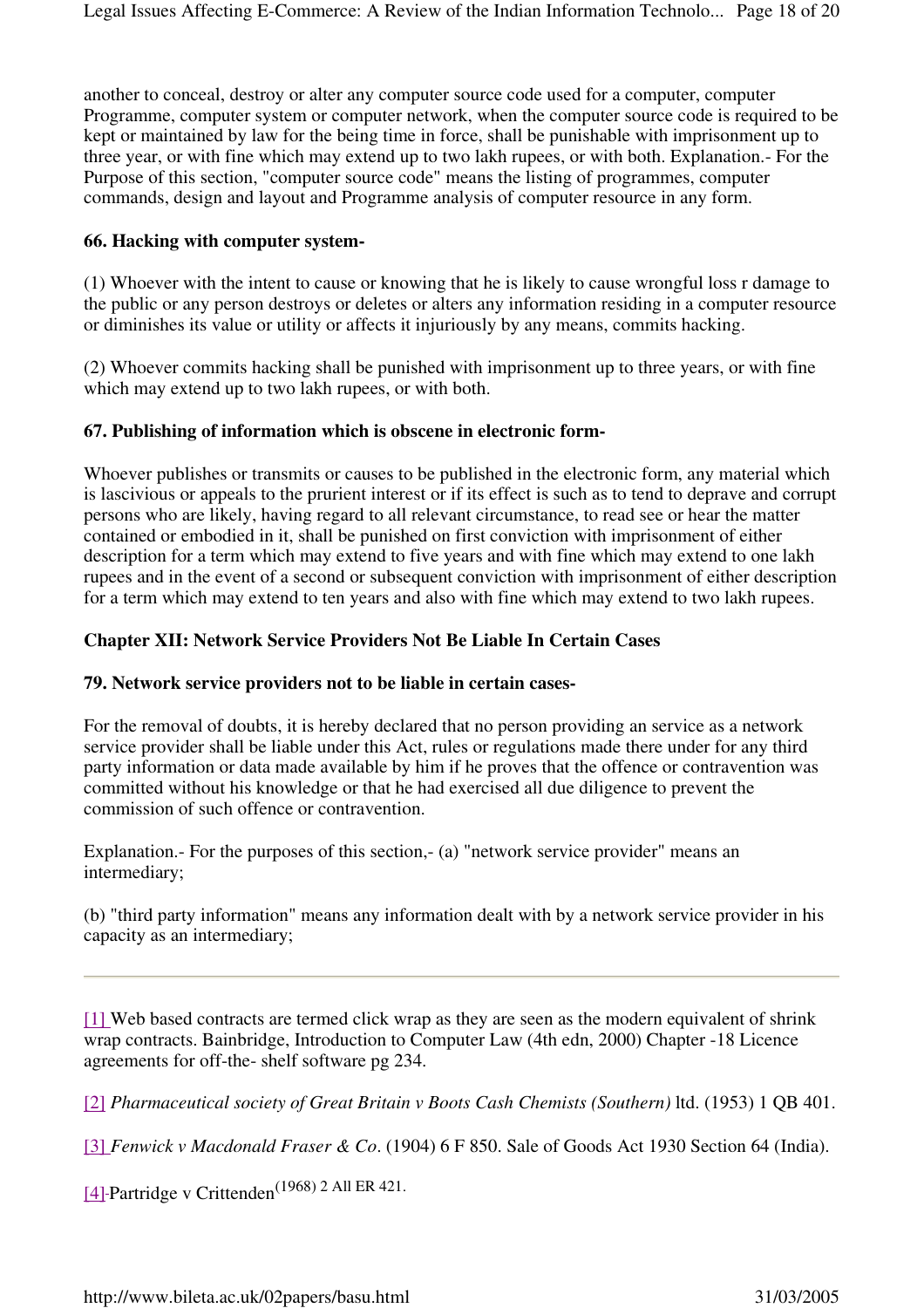[5] Something along the principle of *Carlill v The Carbolic Smoke Ball Co. Ltd (1893) 1 QB 256.*

[6] UNCITRAL Model Law: The UNCITRAL Model Law ("Model law") 1996 states that in the context of contract formation, unless otherwise agreed by the parties, an offer and the acceptance of an offer may be expressed by means of "data messages". Valid contracts can therefore, be formed where offer and acceptance is conveyed via Internet. The Model law defines "data message" to mean information generated, sent, received or stored by electronic, optical or similar means including, but not limited to, electronic data interchange (EDI), electronic mail, telegram, telex or telecopy.

[7] Electronic records are defined in the ITAct U/s 2(1)(t) as "electronic record" means date, record or data generated, image or sound stored, received or sent in an electronic form or micro film or computer generated micro fiche.

[8] Model Law: Under the Model law, unless otherwise agreed between the offeror and the offeree, the offer will be made at the time when the data message enters any information system designated by the offeree for the purpose, or, if no system is designated for the purpose, when the data message enters the information system of the offeree, or, if any information system has been designated, and the data message is sent to some other information system, when the offeree retrieves such data message (hereinafter referred to as "Receipt of Data Message").

[9] Art 11(1) Model Law: In the context of contract formation, unless otherwise agreed by the parties, an offer and the acceptance of an offer may be expressed by means of data messages. Where a data message is used in the formation of a contract, that contract shall not be denied validity or enforceability on the sole ground that a data message was used for that purpose

[10] Sec 11 IT Act 2000

[11] Lodder, A.R. & Voulon, M.B. (2002), ]*Intelligent agents and the information requirements of the Directives on distance selling and e-commerce*, International Review of Law, Computers and Technology, Vol. 16, No.1

[12] Subject to compliance of section 10 of the Act.

[13] Sec 5. Indian Contract Act 1872 Revocation of Proposals and acceptance A proposal may be revoked at any time before the communication of its acceptance is complete as against the proposer, but not afterwards. An acceptance may be revoked at any time before the communication of the acceptance is complete as against the acceptor, but not afterwards.

[14] *Payne v Cave* (1789)

[15] Pollock & Mulla, Indian Contract and Specific Relief Acts, Vol.1, 11th edn., N.M.Tripathi Private Ltd., Bombay, 1994. p. 6.

[16] *Entores Ltd. v. Miles Far East Corporation* (1955) 2 Q.B. 327, 332. In this case, the offer was made in Amsterdam and notification of the acceptance was received in London; the contract resulting thereupon was held to be made in London.

[17] *Bhagwandas v/s Ghirdharilal & Co* (1966) 1 S.C.R. 656.

[18] Sec 13 IT Act 2000

[19] *Hotmail Corp v Van Money Pie* C98 20064 ND Cal (20th April 1998)

[20] "Electronic Contracting with Suppliers under German Law" by Dr. Alexander Loos, pg. 5